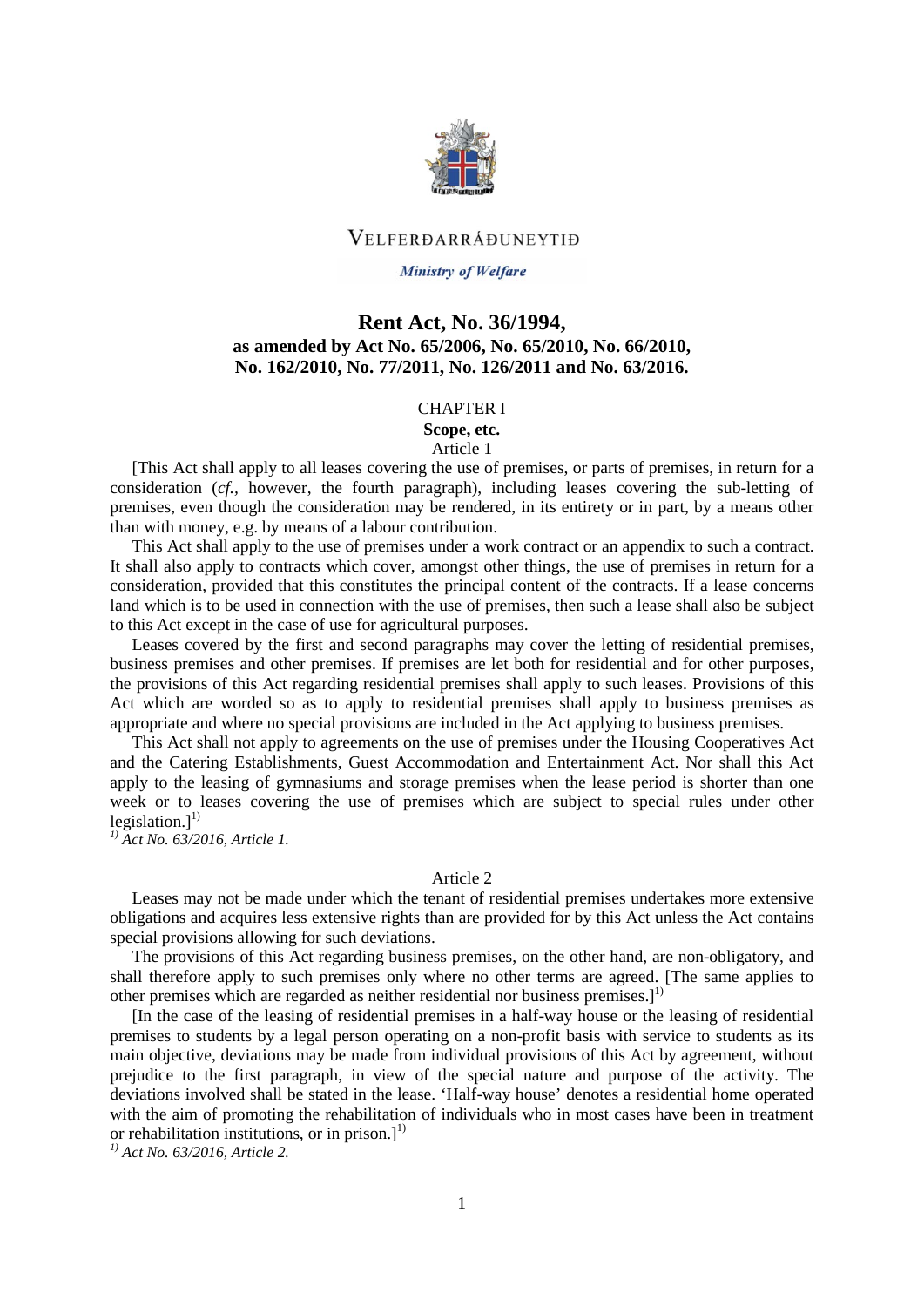#### Article 3

[The provisions of this Act referring to married couples and spouses shall also apply to two individuals living in a registered partnership or partnership of another type that has lasted for one continuous year. "Registered partnership" refers to the partnership (cohabitation) of two individuals which is registered at the National Registry, providing that they have a child together, are expecting a child of which they are the parents or their partnership has been registered for a minimum of one continuous year.]<sup>1)</sup>

*1) Act No. 65/2010, Article 29.*

#### [Article 3 a

A landlord which is a legal person operating on a non-profit basis may set legitimate and relevant conditions for the leasing of residential premises.

If in accordance with the first paragraph the landlord has set legitimate and relevant conditions for the leasing of residential premises, it may also make it a condition for the leasing of the residential premises that the tenant submit the information necessary to assess whether he/she meets the aforementioned conditions set by the landlord. If information of a personal nature is involved, its processing shall be in accordance with the Act on the Protection of Privacy as regards the processing of Personal Data.

Landlords as referred to in the first paragraph shall treat information submitted under the second paragraph in confidence.

When a landlord is a legal person operating on a non-profit basis, it may make it a condition for the leasing of residential premises that housing benefit to which the tenant may be entitled is to be paid directly to the landlord during the lease period.] $<sup>1</sup>$ </sup>

*1) Act No. 63/2016, Article 3.*

## CHAPTER II

## **The lease.**

Article 4

A lease covering premises shall be in writing.

[The Ministry]<sup>1)</sup> shall prepare special forms, one for leases covering residential premises and one for leases covering business premises, and also forms for inspection declarations and sample notices of termination and other announcements that are to be made in writing under this Act. [The forms shall be accessible to the public in electronic format.] $<sup>1</sup>$ </sup>

…1)

*1) Act No. 63/2016, Article 4.*

#### Article 5

…1) *1) Act No. 63/2016, Article 5.*

#### Article 6

The following information shall, amongst other things, be included in the lease:

- 1. The names, addresses and ID numbers of the parties.
- 2. A clear description of the premises to be rented (*cf*. e.g. Article 38).
- 3. The ownership share of [the multi-owner building]<sup>1)</sup> or property that is let to the tenant.
- 4. [The reading on the electricity and hot-water meters at the time when the premises are handed over (when such meters are marked separately for the leased premises) and the date on which the reading was taken.] $^{1)}$
- [5]<sup>1)</sup> Whether the lease is for a definite period of time or for an indefinite period.
- $[6]$ <sup>1)</sup> The rent, and whether and how it is to be liable to changes during the rental period.
- 
- [7]<sup>1)</sup> Where and how the rent is to be paid.<br>[8]<sup>1</sup> Whether the tenant is required to put Whether the tenant is required to put up a deposit, and if so, in what form.
- $[9]$ <sup>1)</sup> Whether an inspection of the rented premises is to be carried out when the premises are handed over.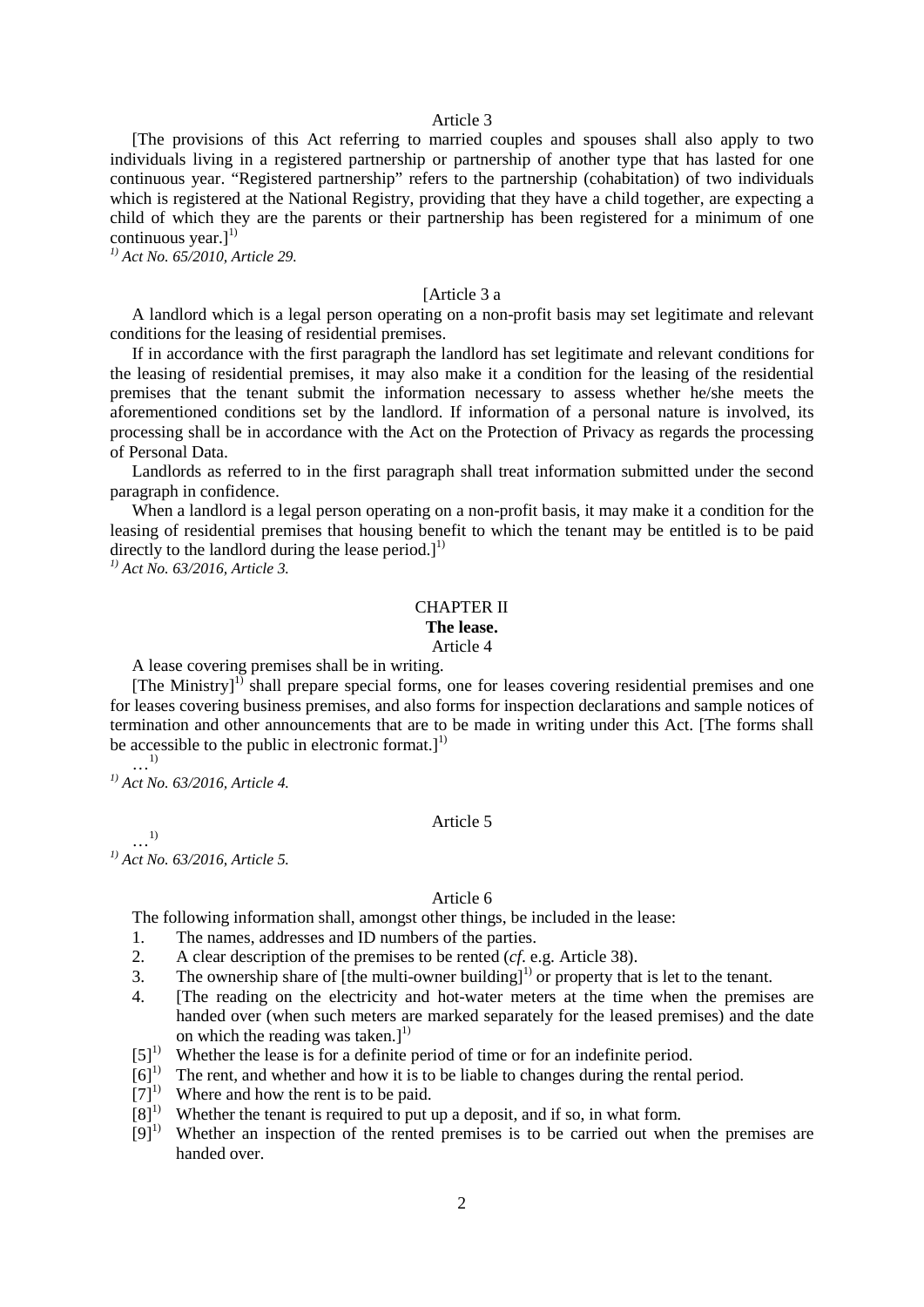$[10]$ <sup>1)</sup> The tenant's priority right according to Chapter X.

 $[11]$ <sup>1)</sup> Special provisions, where these are agreed and are permitted by law.

*1) Act No. 63/2016, Article 6.*

#### Article 7

If the landlord is unable to honour his/her obligations towards the tenant, e.g. due to prolonged absence or illness, he/she shall be obliged to have an agent to whom the tenant may apply. The agent's name, address and ID No. shall be stated in the lease.

#### Article 8

All amendments or additions to the lease that are permitted under this Act shall be made in writing and signed by the parties to the lease.

If either party is required according to this Act or according to the lease to obtain the approval of the other, he/she may demand to have it stated in writing.

#### Article 9

Leases may be made either for a definite period of time or for an indefinite period.

Leases shall be regarded as being for an indefinite period unless other provisions are clearly agreed upon. The provisions of Article 56 shall apply to termination and notice of termination in the case of indefinite-period leases.

Leases made for definite periods shall expire without special notice of termination unless other arrangements are agreed (*cf.* Article 58).

The provisions of Chapter X shall apply to both definite-period and indefinite-period leases regarding the tenant's priority right.

## Article 10

If the parties neglect to make a written lease, they shall be regarded as having made a lease for an indefinite period, and all provisions of this Act shall apply regarding their legal relations.

The rent shall be the sum that the landlord is able to demonstrate that the tenant has agreed to pay.

### Article 11

The provisions of the Act on Contracts, Agency and Void Undertakings, No. 7/1936, shall apply regarding grounds for setting a lease aside, in its entirety or in part, or amending it, if it could be considered unfair or opposed to good commercial practice to enforce it.

#### Article 12

Tenants' rights that are based on or derived from the provisions of this Act shall be valid regarding all persons without being specially registered (*cf.*, however, the provisions of the second paragraph).

In other respects, the question of which tenants' rights shall depend on registration, and when and vis-à-vis what persons, shall be subject to the provisions of the Registration Act.

A tenant who by agreement secures more extensive rights than are provided for under the first and second paragraphs, and wishes to ensure such rights, may have the lease registered.

When the rental period ends, the tenant shall have the lease, which has been registered, revoked. If he/she fails to do this within one week, the lease may be revoked at the landlord's demand.

#### Article 13

If in accordance with the provisions of this Act a party to a lease is obliged to send the opposite party a written communication of any type whatever, such a communication shall be dispatched in a verifiable and secure manner and within the period allowed or by the deadline specified, where appropriate. If this is done, then the communication shall have the significance and the legal effect it is intended to have, even if it arrives in a corrupt form, or late, or does not reach the recipient.

[When it is stipulated in this Act that any communications are to be written, then messages in electronic form which are capable of being preserved and submitted shall be considered to meet this requirement if they are sent to a telephone, e-mail address or other destination specified in the lease.]<sup>1)</sup>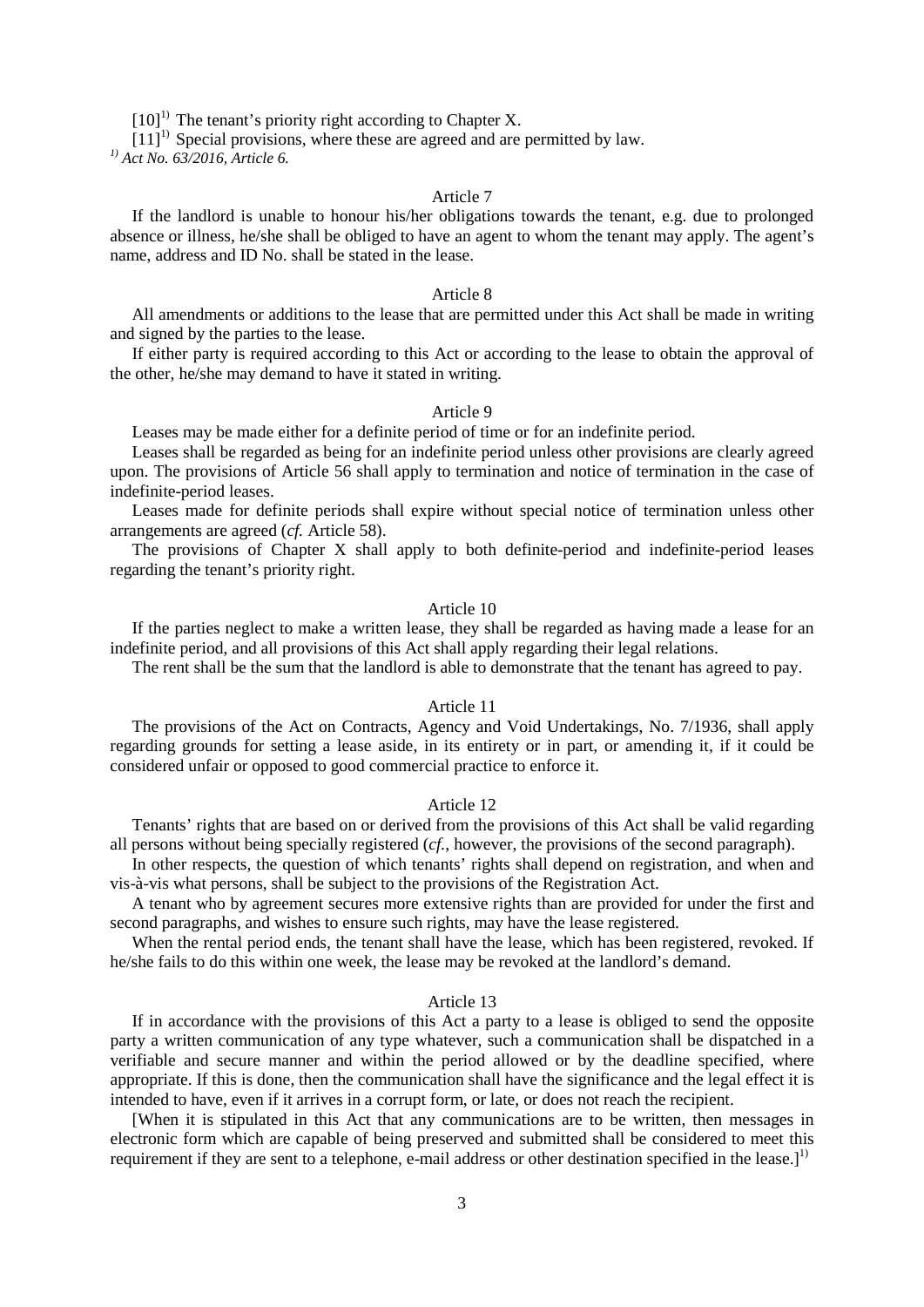*1) Act No. 63/2016, Article 7.*

#### CHAPTER III **Condition of the rented premises.** Article 14

When they are handed over to the tenant, rented premises shall be in such a condition as may generally be regarded as satisfactory in terms of their intended use and their location.

[When they are handed over, the premises shall be clean; the window-panes shall be whole; the locks and electrical switches shall be in working order; the sanitary, heating and domestic appliances regarded as fixtures pertaining to the premises shall be in order, as shall the water-supply and drainage pipes, the smoke detector and the fire-extinguisher. Furthermore, residential premises shall in other respects meet the requirements of laws and regulations regarding fire-prevention and fire-safety measures.]<sup>1)</sup>

Premises that are let for residential occupation shall include the fixtures that were *in situ* when the premises were displayed unless other arrangements are agreed specially. *1) Act No. 63/2016, Article 8.*

#### Article 15

If the quality of the rented premises deteriorates before the beginning of the rental period, as a consequence of which they become unsuitable for the purpose intended, the lease shall become invalid.

In such a case, the tenant shall not be entitled to compensation unless the damage to the premises is the fault of the landlord himself/herself or he/she has failed to inform the tenant of it.

#### Article 16

If it is found that the premises rented are not in the condition described in the lease, or the condition that the tenant could naturally be expected to assume, the tenant shall within [four weeks], $^{1)}$  from when the premises are handed over, inform the landlord in writing of his/her criticisms and objections and state the remedial measures he/she demands to have taken. Otherwise, the tenant shall be regarded as being satisfied with the premises.

The tenant shall [report deficiencies to the landlord in writing] $<sup>1</sup>$  in the premises that come to light</sup> at a later date and were not evident during a normal inspection within 14 days of their coming to his/her notice.

*1) Act No. 63/2016, Article 9.*

#### Article 17

[If the landlord does not begin measures to rectify deficiencies in the premises within four weeks of receiving a written notification as provided for in the first or second paragraph of Article 16, the tenant may take remedial measures regarding these deficiencies and deduct the resulting expenses from the rent, providing he/she first obtains the approval of an inspector (*cf.* Chapter XIV).]<sup>1)</sup>

If the landlord does not [rectify the deficiencies in the premises within eight weeks of receiving a notification], 1) and if the tenant does not avail himself/herself of his/her rights under the first paragraph, the tenant may revoke the lease providing there are serious deficiencies in terms of the intended use of the premises.

The tenant shall be entitled to demand a proportional reduction of the rent during the time in which nothing is done to remedy deficiencies in the premises rented.

[An inspector shall assess the reduction of rent under the third paragraph if this is requested by the tenant or the landlord; these parties shall have the right to refer the inspector's assessment to the Housing Complaints Committee (cf. Article 85).]<sup>1)</sup>

*1) Act No. 63/2016, Article 10.*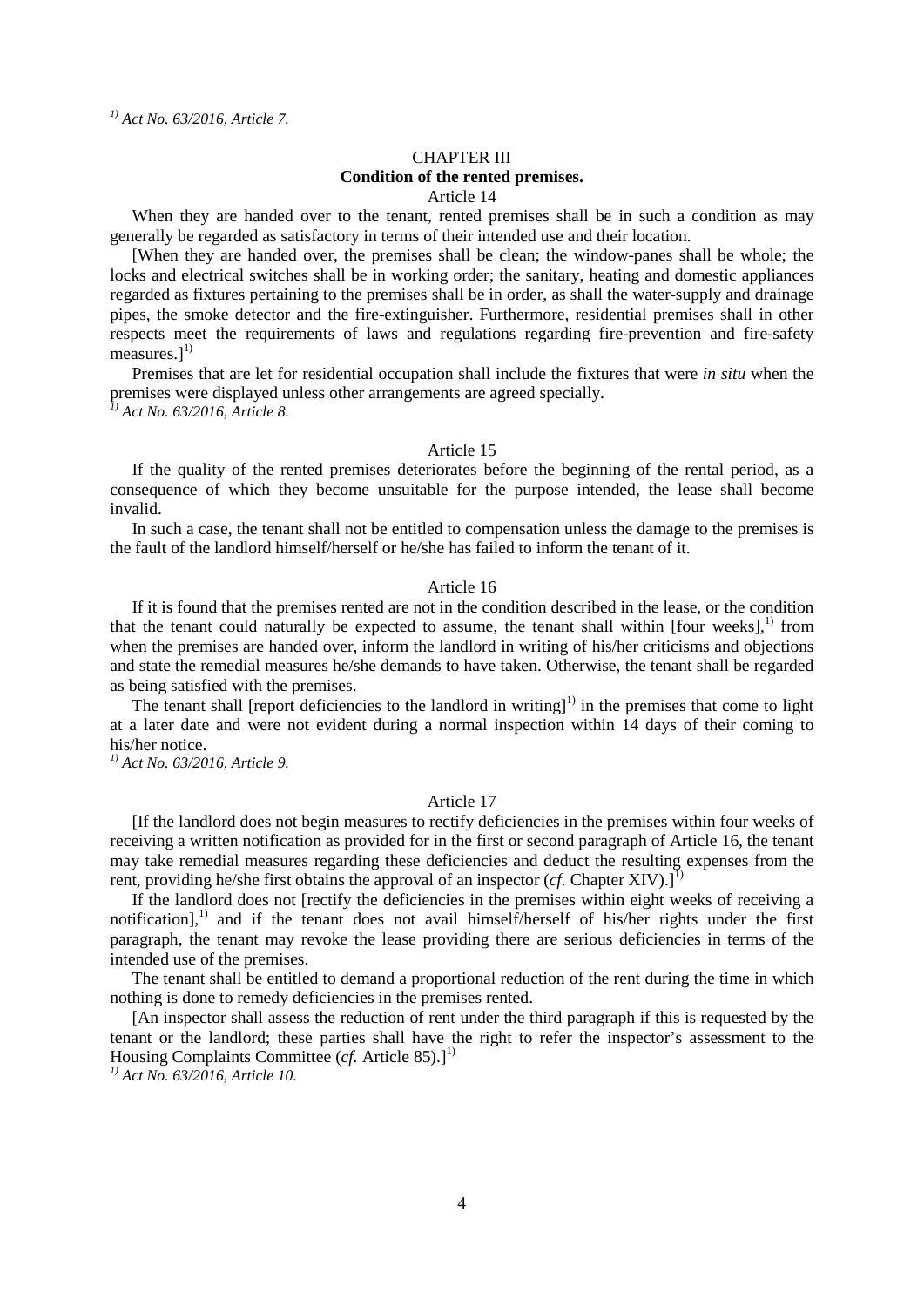## CHAPTER IV **Maintenance of rented premises.**

#### Article 18

Tenants shall be obliged to treat rented premises well and in accordance with the use of them that was agreed.

If the rented premises or their fixtures are damaged by the tenant, members of his/her household or other persons whom he/she permits to make use of the premises or to enter and move about in them, the tenant shall take measures to repair the damage as soon as possible. If the tenant neglects this duty, the landlord may have repairs carried out at the tenant's expense. [Prior to this, however, the landlord shall inform the tenant in writing of his/her criticisms, stating the remedial measures required and giving the tenant four weeks from the date of receipt of these criticisms from the landlord in which to complete the repairs.]<sup>1)</sup> Before having repairs carried out, the landlord shall seek the opinion of [an inspector (*cf.* Chapter XIV)], 1) and seek his/her approval of the expense involved after the work has been completed.

In the circumstances referred to in the second paragraph, the tenant shall be obliged to put up with the movements and activities of the repairmen without any reduction of the rent, even though the tenant's use of the premises is temporarily limited as a result of the repair work. *1) Act No. 63/2016, Article 11.*

Article 19

[The landlord shall see to the maintenance of the leased premises, both indoors and outdoors (*cf.*, however, Article 19 a).

The landlord shall see to repairs of windows, domestic appliances regarded as fixtures pertaining to the premises, sanitary appliances, locks, taps, electrical sockets, the smoke detector, the fireextinguisher and other fixtures in the premises if the tenant is able to demonstrate that the malfunctions cannot be attributed to neglect or oversight on the part of the tenant or of persons associated with him/her.

The landlord shall at all times maintain the rented premises in a condition fit for leasing, this including having the premises painted and replacing floor coverings, carpets and other protective surfacings at suitable intervals and maintaining fire-prevention equipment and fire-safety precautionary measures as appropriate in terms of good practice in the maintenance of premises.

In all cases where residential premises are involved, damage to the leased premises for which compensation is to be paid under the terms of ordinary house-owners' insurance, including the ownrisk liability of the policyholder according to the terms of the policy, shall be borne by the landlord.]<sup>1)</sup> *1) Act No. 63/2016, Article 12.*

### [Article 19 a

Tenants shall be obliged to carry out, at their own expense, minor maintenance such as replacing light bulbs and batteries in smoke detectors and clearing drains.]<sup>1)</sup> *1) Act No. 63/2016, Article 13.*

#### Article 20

[If the tenant considers that maintenance carried out by the landlord is insufficient, he/she shall inform the landlord in writing of where he/she considers that improvements should be made and call on the landlord to remedy the situation.

If the landlord does not begin measures to rectify deficiencies in the premises within four weeks of receiving a written notification as provided for in the first paragraph, the tenant may take remedial measures regarding these deficiencies and deduct the resulting expenses from the rent, providing he/she first obtains the approval of an inspector (*cf.* Chapter XIV).

If the landlord has not rectified the deficiencies in the premises within eight weeks of receiving a notification as provided for in the first paragraph, and if the tenant has not availed himself/herself of his/her rights under the second paragraph, the tenant may revoke the lease providing there are serious deficiencies in terms of the intended use of the premises.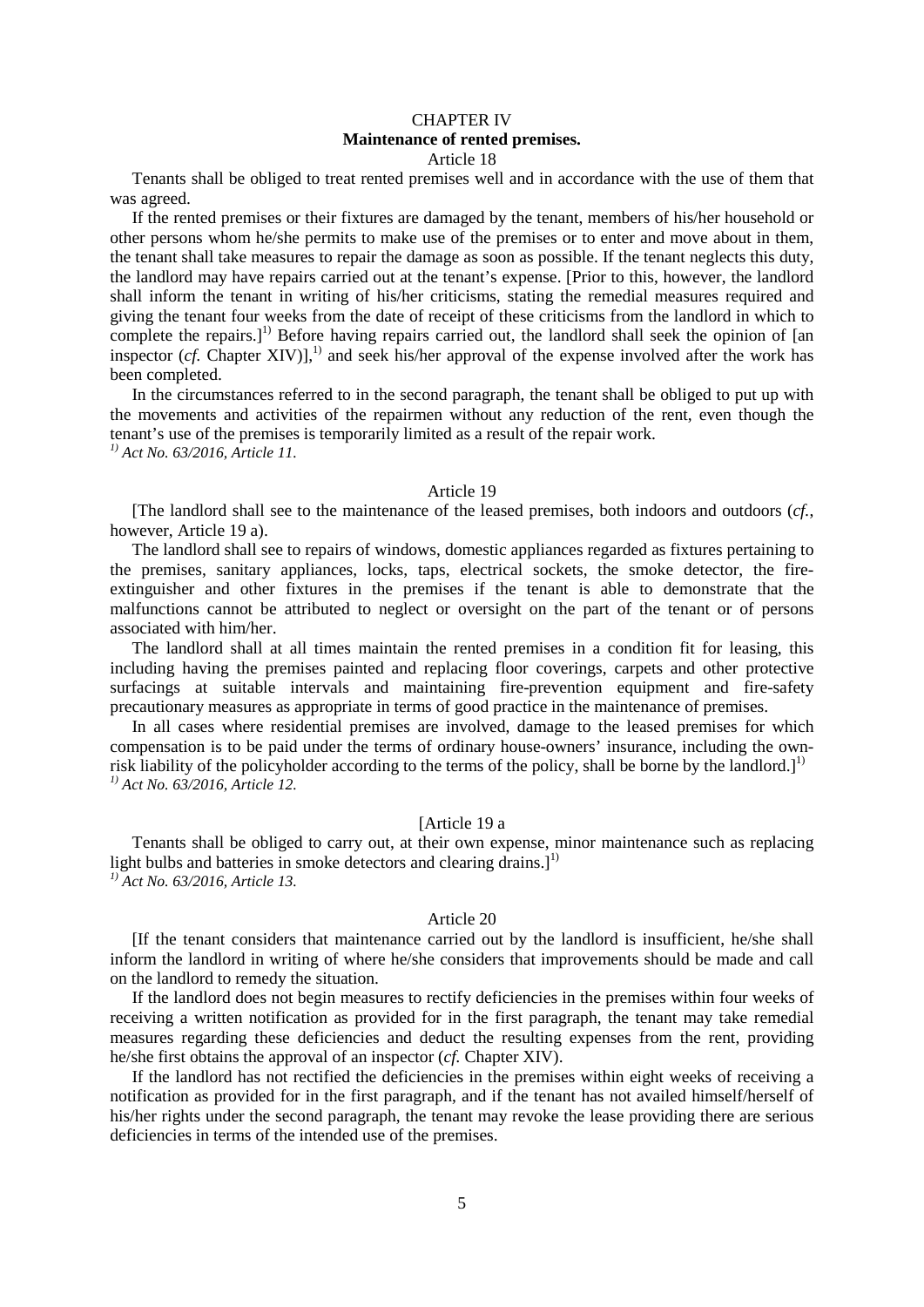The tenant shall be entitled to demand a proportional reduction of the rent during the time in which nothing is done to remedy deficiencies in the leased premises.

An inspector shall assess the reduction of rent under the fourth paragraph if this is requested by the tenant or the landlord; these parties shall have the right to refer the inspector's assessment to the Housing Complaints Committee  $(cf.$  Article  $85).1^{1}$ 

*1) Act No. 63/2016, Article 14.*

#### Article 21

The landlord shall at all times have repair and maintenance work carried out quickly and effectively so as to cause the tenant the minimum inconvenience.

If, in the opinion of [an inspector  $(cf.$  Chapter XIV)], $^{1}$  repair and maintenance work carried out at the landlord's instigation results in substantially reduced use, or loss of use, the landlord shall compensate the tenant for this by means of a proportional reduction of the rent or in another manner agreed on by the parties. If the parties cannot agree on compensation or a reduction of the rent, they may seek the opinion of [an inspector (*cf.* Chapter XIV)],<sup>1)</sup> whose opinion either party may refer to [the Housing Complaints Committee] 2) (*cf.* Article 85). *1) Act No. 63/2016, Article 15. 2) Act No. 66/2010, Article 3.*

#### Article 22

It may be agreed in a lease covering residential premises that the tenant shall, at his/her own expense, see to the maintenance inside the premises, partially or entirely, which the landlord is supposed to see to according to this Chapter ...<sup>1</sup>. In such cases the lease shall state exactly what is covered by the tenant's maintenance obligations.

*1) Act No. 63/2016, Article 16.*

#### CHAPTER V

## **Operating expenses.**

Article 23

[The landlord shall pay all property rates, including property tax and insurance premiums.

In the case of residential premises in multi-dwelling buildings, the landlord shall pay the shared costs as provided for in Article 43 of the Multi-Owner Dwellings Act, such as the contribution to the joint operation and maintenance of the common parts, including lift equipment, heating, lighting and water consumption in the common parts, and also costs connected with improvements to the lot or property.

The landlord shall pay annual fees charged by utilities which are calculated on the basis of the assessed value of the premises, their volume or other bases for levying charges and which are not directly related to the purchase of water or power. Where such utilities levy a special fee for the rent of meters or other such equipment which they provide, the landlord shall pay that fee.<sup>[1]</sup> *1) Act No. 63/2016, Article 17.*

#### [Article 23 a

The tenant shall pay the cost of water, electricity and heating in the leased premises. The tenant shall inform the utility in question that he/she is the new consumer. The tenant shall not be obliged to make such notification where there is no hot-water meter marked separately for the leased premises.]<sup>1)</sup> *1) Act No. 63/2016, Article 18.*

### [Article 23 b]

Deviations may be made from the arrangements regarding the division of operating costs specified in Articles 23 and 23 a providing that such deviations are stated in the lease.] $<sup>1</sup>$ </sup> *1) Act No. 63/2016, Article 18.*

#### Article 24

When the service to be paid for by the tenant is sold jointly to several parties, the cost shall be divided according to the provisions of statutes or agreements on the division of the right of use, where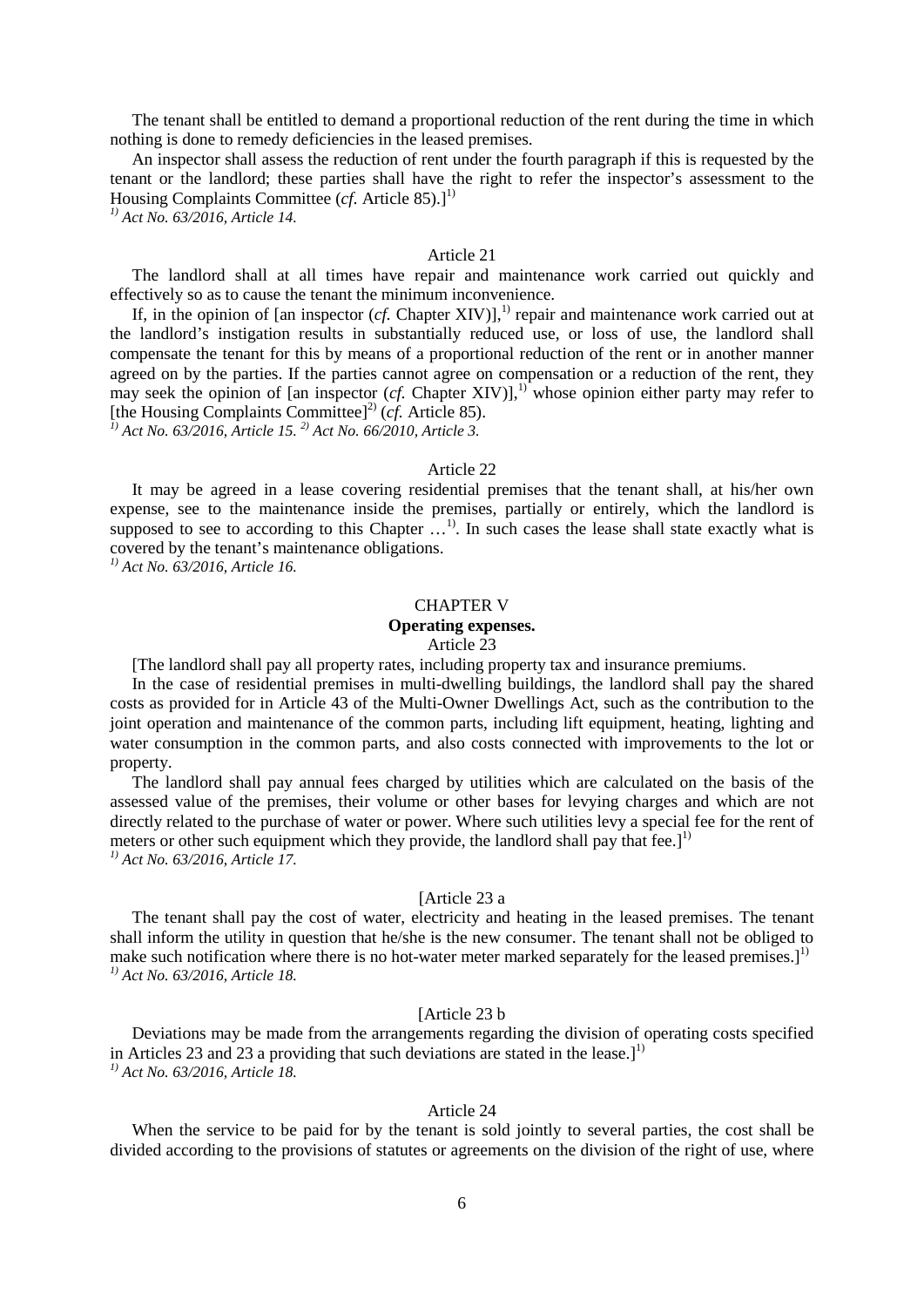this right is jointly owned, and otherwise according to the proportions stated in the declaration of division of ownership. Where no such declaration has been prepared, the cost shall be divided according to the ownership share of each dwelling in accordance with the legal provisions applying to the determination of ownership shares in [multi-owner buildings.]<sup>1)</sup>

*1) Act No. 63/2016, Article 19.*

#### Article 25

If the landlord makes outlays for operating costs that are to be borne by the tenant  $\dots$ <sup>1</sup>, they shall fall due for payment on the next rent payment date. If the tenant makes outlays for operating costs that are to be borne by the landlord, he/she may deduct such costs from the next rent payment. *1) Act No. 63/2016, Article 20.*

#### Article 26

When work is done to connect rented premises with a heating system or district heating system, or when other improvements are made to the premises which reduce the operating expenses for the tenant, the landlord may raise the agreed rent by up to one half the reduction in operating expenses for the tenant that results from such changes.

If the landlord receives a rebate of the outlays he/she has made in connection with the improvements under the first paragraph, the subsequent reduction of operating expenses shall be to the equal benefit of both parties until the end of the rental period.

#### CHAPTER VI

#### **Use of the rented premises.**

#### Article 27

The tenant may not use the rented premises in a manner other than that agreed in the lease. However, the landlord may not object to deviations from this provision that are of no significance to him/her or to other persons who live or work in the building.

#### Article 28

The tenant may not make alterations or improvements to the rented premises or their fixtures and furnishings without having obtained the approval of the landlord and come to a [written]<sup>1)</sup> agreement on the division of the cost and the measures to be taken at the end of the rental period.  $\ldots$ <sup>1</sup>

[The landlord's approval, in writing, shall also be obtained before the tenant installs permanent fixtures or other fixtures of this type. The same shall apply if the tenant intends to replace locks in the premises.]<sup>1)</sup>

*1) Act No. 63/2016, Article 21.*

#### Article 29

The tenant shall in all respects treat the rented premises in a manner that conforms to good practice regarding the treatment of premises and their intended use.

The tenant shall inform the landlord without delay of things, both inside and outside the building, that need repair or maintenance.

#### Article 30

The tenant shall be obliged to treat the rented premises well and keep them tidy and observe the rules set and good practice regarding hygiene and health.

The tenant shall follow accepted patterns of conduct in the treatment of the premises and shall take care not to interfere with the use made of the building by others who have the right to use it or to cause them inconvenience or disturbance.

If rules of conduct have been set in [a multi-owner building]<sup>1)</sup>, the tenant shall be obliged to comply with them, and such rules shall be brought to the tenant's attention.

The landlord shall be obliged to use his/her influence to have other persons, who have the right to use the building in which the rented premises are situated, comply with the set rules of conduct and observe the other provisions of this chapter so as to ensure the interests of the tenant.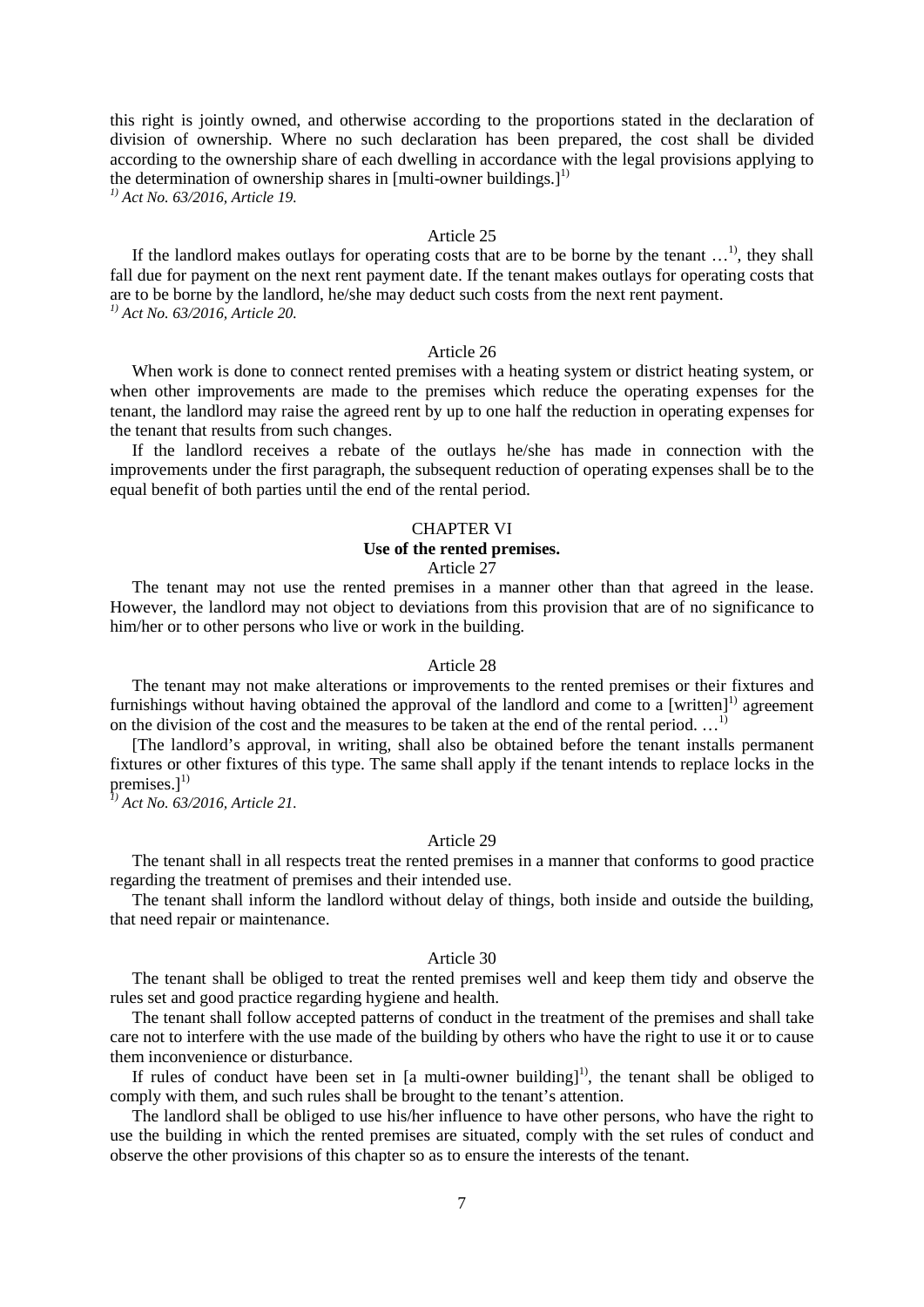*1) Act No. 63/2016, Article 19.*

#### Article 31

Tenants of [business premises] $<sup>1</sup>$  shall be obliged to maintain normal daily operations in the</sup> accepted manner except when closures are necessitated due to exceptional circumstances. *1) Act No. 63/2016, Article 22.*

#### Article 32

If the rented premises are in a building that comes under the provisions of [the Multi-Owner Buildings]<sup>1)</sup> Act, the provisions of this Chapter shall apply both to the privately owned unit and, as appropriate, to the common parts, both inside and outside the building. *1) Act No. 63/2016, Article 19.*

#### CHAPTER VII **Payment of rent. Deposits.**

#### Article 33

Rent shall be paid on the first day of each month, in advance, for one month at a time, unless other terms are agreed. If a due date falls on a public holiday, it shall be deferred to the next working day thereafter.

Rent and other payments to be made by the tenant shall be paid at an agreed place, and alternatively at the landlord's home, place of work or other place in Iceland that he/she may specify.

However, the tenant may always make payment in a bank or send payment by post in a verifiable manner. Payment made in this way shall be regarded as having been made in the correct place and on the date that it is handed over in the bank or post office.

If the tenant fails to make payment within seven days of the due date, the landlord shall be entitled to demand arrears interest on the rent at the maximum rate permitted by law up to the date of payment.

#### Article 34

[The tenant may not be required to pay rent in advance (*cf.,* however, the first paragraph of Article  $(33).$ ]<sup>1)</sup>

*1) Act No. 63/2016, Article 23.*

#### Article 35

…1) *1) Act No. 63/2016, Article 24.*

#### Article 36

[When the tenant is entitled to make a deduction from a rent payment in view of costs incurred, e.g. due to the premises' having been in an unsatisfactory condition at the beginning of the lease period under the first paragraph of Article 17, or neglect regarding maintenance under the second paragraph of Article 20, he/she shall submit an invoice, with accompanying documents and the signed approval of an inspector (*cf.* Chapter XIV), to the landlord not later than the next due date for the payment of the rent.

When the tenant is entitled to a reduction of the rent, e.g. due to the premises' having been in an unsatisfactory condition at the beginning of the lease period under the third paragraph of Article 17, neglect regarding maintenance under the fourth paragraph of Article 20, or a reduction of the right to utilise the property under the second paragraph of Article 21, the rent amount shall be reduced according to what has been agreed between the parties or according to an assessment by an inspector ( $cf.$  Chapter XIV) on the next due date for payment of the rent.]<sup>1)</sup>

A decision by the landlord to have a court rule on the legality of such an invoice shall not release him/her from the obligation to regard the invoice provisionally as the equivalent of lawful payment of rent.

The landlord's right to refer the legality of the invoice to a court shall lapse if no proceedings have been instituted within  $[twelve|$  weeks $]$ <sup>1)</sup> of the presentation of the invoice by the tenant or the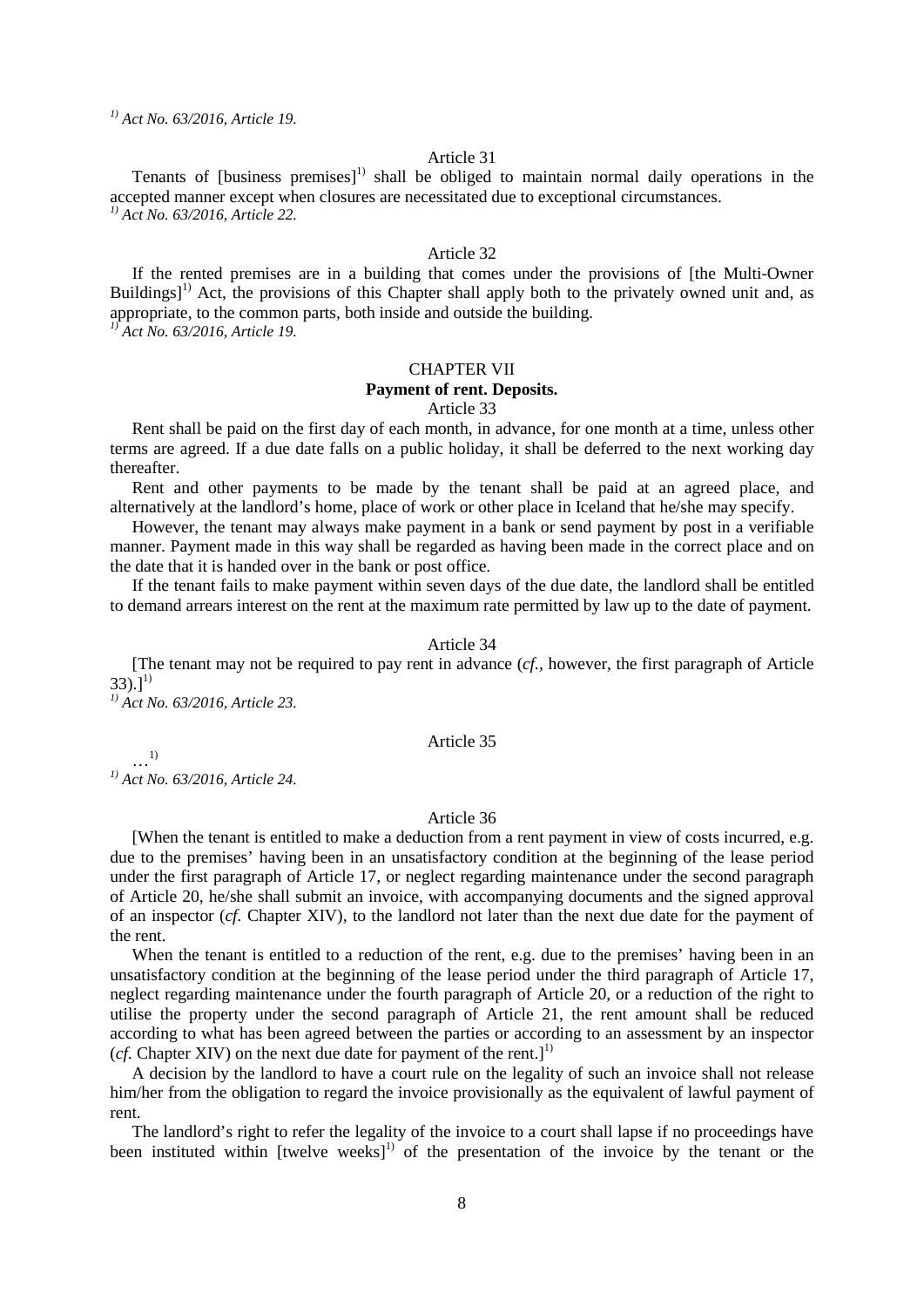completion of assessment in cases where [an assessment by an inspector (*cf.* Chapter XIV) has been referred]<sup>1)</sup> to court-appointed assessors. *1) Act No. 63/2016, Article 25.*

Article 37

The parties may agree on the rent, and on whether, and if so how, it is to be liable to changes during the rental period. However, the rent shall at all times be fair and natural from the point of view of both parties.

#### Article 38

When the rent is determined with reference to the rented premises size in square meters, the lease shall state the basis on which the calculation of the area is made. If this is not done, and a dispute arises between the parties, the most commonly used basis and methods shall be used. The party who considers his/her rights are being encroached upon may demand a fresh calculation of the area and a corresponding adjustment of the rent.

[The Minister]<sup>1)</sup> may issue instructions on the calculation of the area of rented premises in the form of regulations, which shall then be used as a reference base unless clear and unequivocal provisions in the lease specify other terms of reference.

*1) Act No. 126/2011, Article 187.*

#### Article 39

Before the rented premises are handed over, the landlord may demand that the tenant put up a deposit for the full performance of his/her side of the lease, i.e. for the payment of rent and of compensation for damage to the rented premises for which the tenant is liable according to the provisions of this Act and general rules.

#### Article 40

[If the landlord demands surety as provided for in Article 39, this shall take one of the following forms]: $^{1)}$ 

- 1. A guarantee from a bank or comparable party (a bank guarantee).
- 2. A personal guarantee by one or more third parties.
- 3. An insurance policy covering rent payments and the return of the rented premises in good order, purchased by the tenant from a recognised insurance company.
- 4. [A deposit paid by the tenant to the landlord. The landlord shall keep this money in a separately marked demand deposit account with a commercial bank or savings bank bearing the maximum available rate of interest until the payment date, and it shall be paid to the tenant if it does not prove necessary to draw on the deposit. No attachment may be made in this money while it is in the landlord's keeping. The landlord may not dispose of the money or make deductions from it without the tenant's approval unless a final conclusion has been reached establishing an obligation on the part of the tenant to pay compensation. The landlord may, however, use the deposit money to pay outstanding balances of rent, both during the lease period and at the end of the lease period.] $^{1)}$
- 5. [Payment to a landlords' mutual insurance fund of which the landlord, being a legal person which lets out premises on a commercial basis, is a member. This fund may only be used to meet damages resulting from default on the landlord's leases. The landlord shall keep the mutual insurance fund separate from other parts of its operations.]<sup>1)</sup>
- [6. A deposit of a type other than those listed in [items  $1-5$ ]<sup>1)</sup> above which the tenant proposes and the landlord accepts as valid and satisfactory.]<sup>1)</sup>

[The monetary amount, or maximum insurance or guarantee provided for under items 1, 3 or 6 of the first paragraph shall be determined by agreement between the parties. A payment as provided for under item 5 may never be a sum greater than the equivalent of 1/10 of the rent as agreed between the parties. The personal guarantee by a third party under item 2 of the first paragraph and the deposit provided for under item 4 of the first paragraph may not amount to more than the equivalent of three months' rent as agreed between the parties. $]^{1}$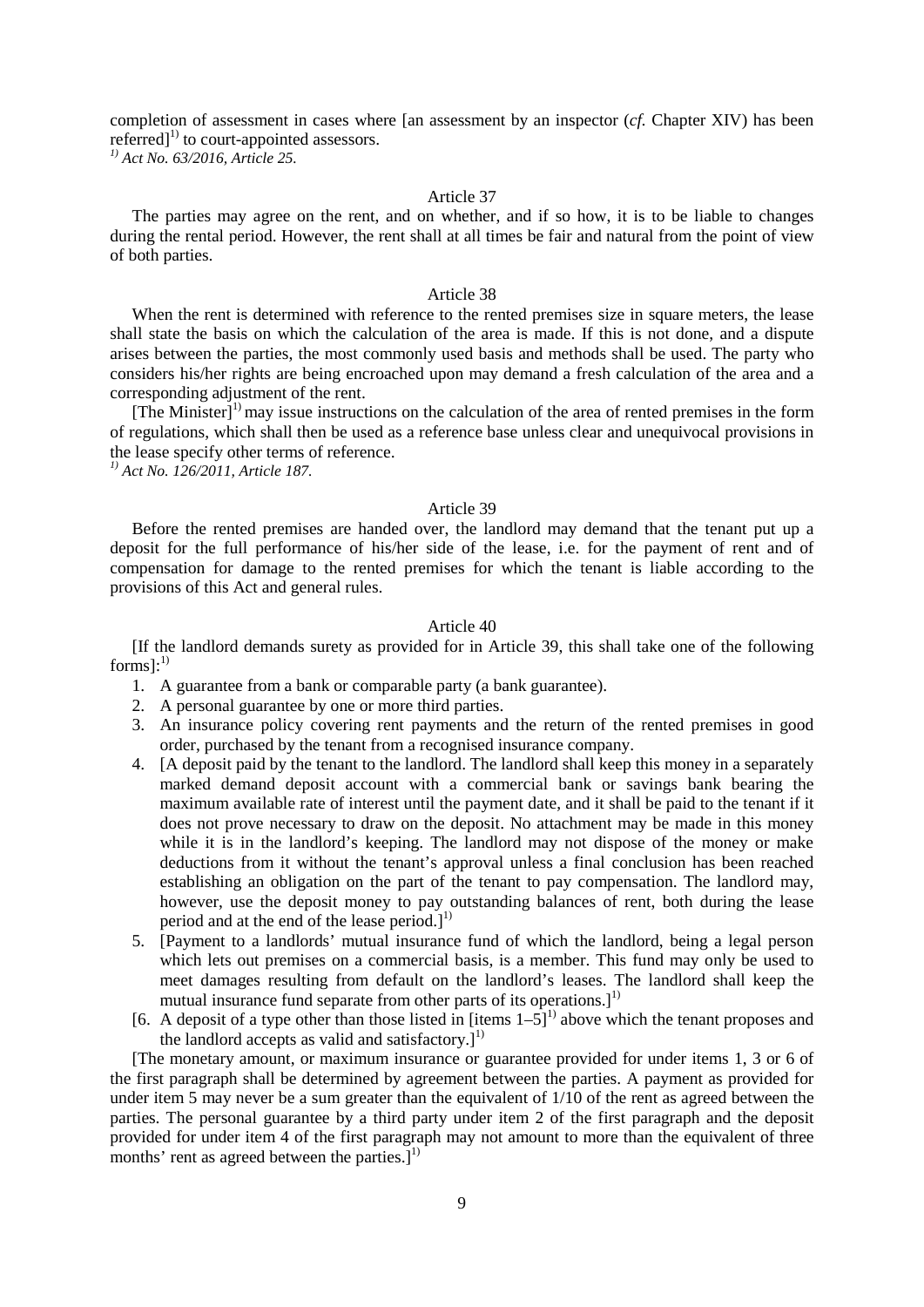The landlord may choose between the types of deposit in the first paragraph, but the tenant shall have the right to refuse to advance a monetary deposit according to item 4 of the first paragraph, providing he/she offers another type of deposit instead which the landlord regards as satisfactory.

[At the first opportunity, and no later than four weeks after the leased residential premises have been returned, the landlord shall inform the tenant in writing as to whether he/she lays claim to the deposit as provided for in item 4 of the first paragraph or reserves the right to do so (*cf.* also the first paragraph of Article 64). If the landlord has not laid a claim in accordance with the first sentence of this paragraph, he/she shall return the deposit sum to the tenant, with interest and without unreasonable delay, and shall pay the tenant arrears interest in accordance with the first paragraph of Article 6 of the Interest and Indexation Act as from the day on which four weeks have passed since the return of the leased premises until the day on which he/she returns the deposit.

If the landlord lays claim to the deposit within four weeks of the return of the leased premises as provided for in the fourth paragraph, the tenant shall inform the landlord in writing of whether he/she rejects or accepts the claim within four weeks of receiving it. If the tenant rejects the landlord's claim, the landlord shall submit the dispute regarding the tenant's obligation to pay compensation to the Housing Complaints Committee, or bring a court action regarding the tenant's obligation to pay compensation, within four weeks of the day on which the tenant rejected the claim; otherwise, he/she shall return the deposit to the tenant, with interest and without unreasonable delay.

If a dispute regarding the tenant's obligation to pay compensation is referred to the Housing Complaints Committee or brought before the ordinary courts, the deposit shall remain in the landlord's keeping according to item 4 of the first paragraph, until a final conclusion has been reached regarding the tenant's payment obligation.

At the first opportunity, and no later than four weeks after the return of the leased premises, the landlord shall inform the tenant in writing as to whether he/she claims the deposit as provided for in items 1–3 and item 6 of the first paragraph or reserves the right to do so (*cf.* also the first paragraph of Article 64). If the landlord has not made a claim in accordance with the first sentence of this paragraph, the surety or guarantee shall lapse. When the surety or guarantee has lapsed in accordance with this paragraph, the landlord shall return to the tenant the negotiable documents or other items which the tenant submitted and has a legally enforceable interest in having returned.

If the landlord lays claim to a surety or guarantee within four weeks of the return of the leased premises in accordance with the seventh paragraph, the tenant shall inform the landlord in writing of whether he/she accepts the claim within four weeks of receiving it. If the tenant rejects the landlord's claim, the landlord shall the dispute regarding the tenant's obligation to pay compensation to the Housing Complaints Committee, or bring a court action regarding the tenant's obligation to pay compensation, within four weeks of the day on which the tenant rejected the claim, or else the surety or guarantee shall lapse. The surety or guarantee shall retain its validity until a final conclusion has been reached regarding the tenant's payment obligation.

A payment made by a tenant to the landlords' mutual insurance fund under item 5 of the first paragraph shall not be paid back at the end of the lease period.] $^1$ 

When a deposit is put up under items  $1-3$  and  $[6]^{1}$  of the first paragraph, the landlord shall take measures, to the extent that can be regarded as natural and reasonable, to ensure that the guarantors or insurers are informed of non-performance by the tenant and of other matters that may have a bearing on their interests and liability.

*1) Act No. 63/2016, Article 26.*

#### CHAPTER VIII

#### **Access by the landlord to the rented premises.**

#### Article 41

The landlord shall have the right of access to the rented premises, with suitable notice and in consultation with the tenant so as to avoid going against his/her interests and those of the tenant, in order to have improvements made to the rented premises and to inspect their condition and the way they are being treated. However, the landlord may never enter the rented premises when the tenant or his/her agent is not present without first obtaining the tenant's permission.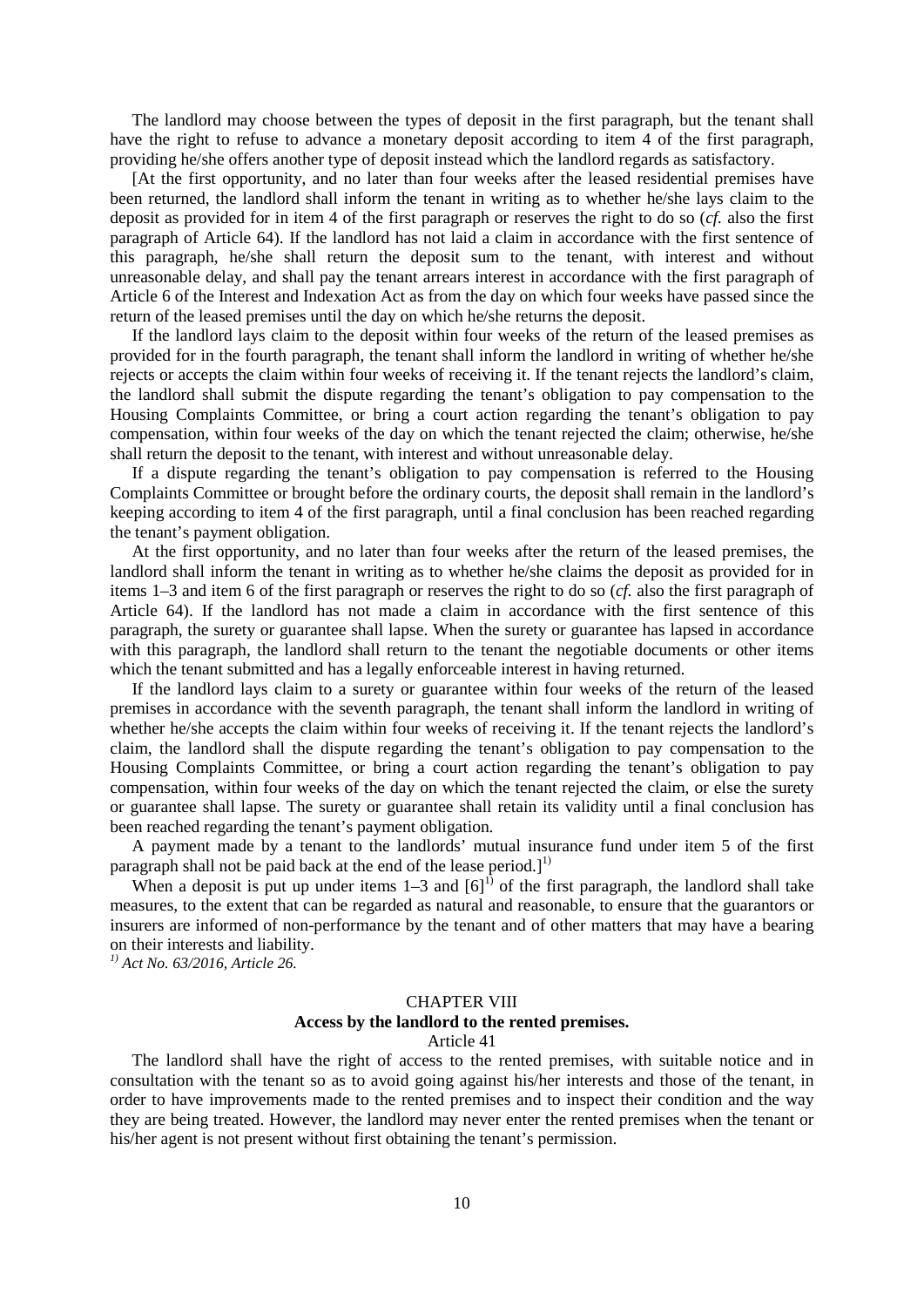During the last six months of the rental period, the landlord may (*cf.* the first paragraph) display the rented premises for a certain length of time each day, though never for more than two hours per day, to prospective tenants or purchasers, but shall at all times announce such visits with at least one day's notice. When the premises are displayed in this way, the tenant or his/her agent shall always be present. The parties may, however, agree between themselves on another arrangement.

#### CHAPTER IX

## **Sale of rented premises, assignment of the right to rent, sub-letting, etc.**

### Article 42

The sale of rented premises shall not be subject to the approval of the tenant. Thus, the landlord may assign his/her right of ownership of the rented premises, and thus his/her rights and obligations vis-à-vis the tenant under this Act and the lease.

When such an assignment takes place, the original landlord shall normally be released from all connections and obligations towards the tenant, and the purchaser shall replace him/her completely in this respect.

If no other arrangements are agreed, the purchaser shall take over all the seller's rights and obligations regarding the tenant as from the agreed day of transfer of the property.

The general legal status of the tenant shall remain unaltered and identical despite the change of ownership: his/her obligations shall not be increased nor his/her rights reduced.

When a change of ownership of rented premises takes place as a result of the bankruptcy of the landlord or a sale in execution, special rules shall apply under the Bankruptcy Act and the Sales in Execution Act, which provide for exceptions from the general rules set forth above.

#### Article 43

When rented premises are sold, the original landlord shall inform the tenant of the sale and change of ownership in a verifiable manner without unreasonable delay and not less than 30 days after the signature of the purchase agreement.

The announcement shall state the name, address and ID No. of the new owner, the time on which the change of ownership is based as regards the tenant, how rent payments are to be made and all other matters and details which it is necessary for the tenant to be informed about.

The tenant should pay rent, and direct all communications, complaints and notices concerning the rented premises, to the original landlord until he/she has received a notification regarding a different arrangement in accordance with the first and second paragraphs.

#### Article 44

The tenant may not assign his/her right of tenancy or sub-let the rented premises without the landlord's approval unless other provisions are made in this Chapter.

It shall not be regarded as constituting assignment of the right of tenancy or as sub-letting if the tenant permits close family relations or relatives by marriage to live in the rented premises together with him/her or his/her immediate family, providing that the number of persons in the home remains within normal limits in terms of the size and design of the rented premises.

#### Article 45

If the tenant dies before the end of the rental period, the tenant's estate at death may terminate the lease with the normal notice even though the lease was made for a longer term. The tenant's surviving spouse, family relations or relatives by marriage who were members of the tenant's household at the time of his/her death, or made their living from employment pursued in the premises, and who wish to take over the lease with its rights and obligations, shall be permitted to do so in place of the tenant unless the landlord presents valid reasons why they should not do this.

#### Article 46

If a tenant moves out of premises on which he/she has entered into a lease, his/her spouse who has lived with him/her in the premises shall have the right to retain the lease in the same way as is provided for in Article 45.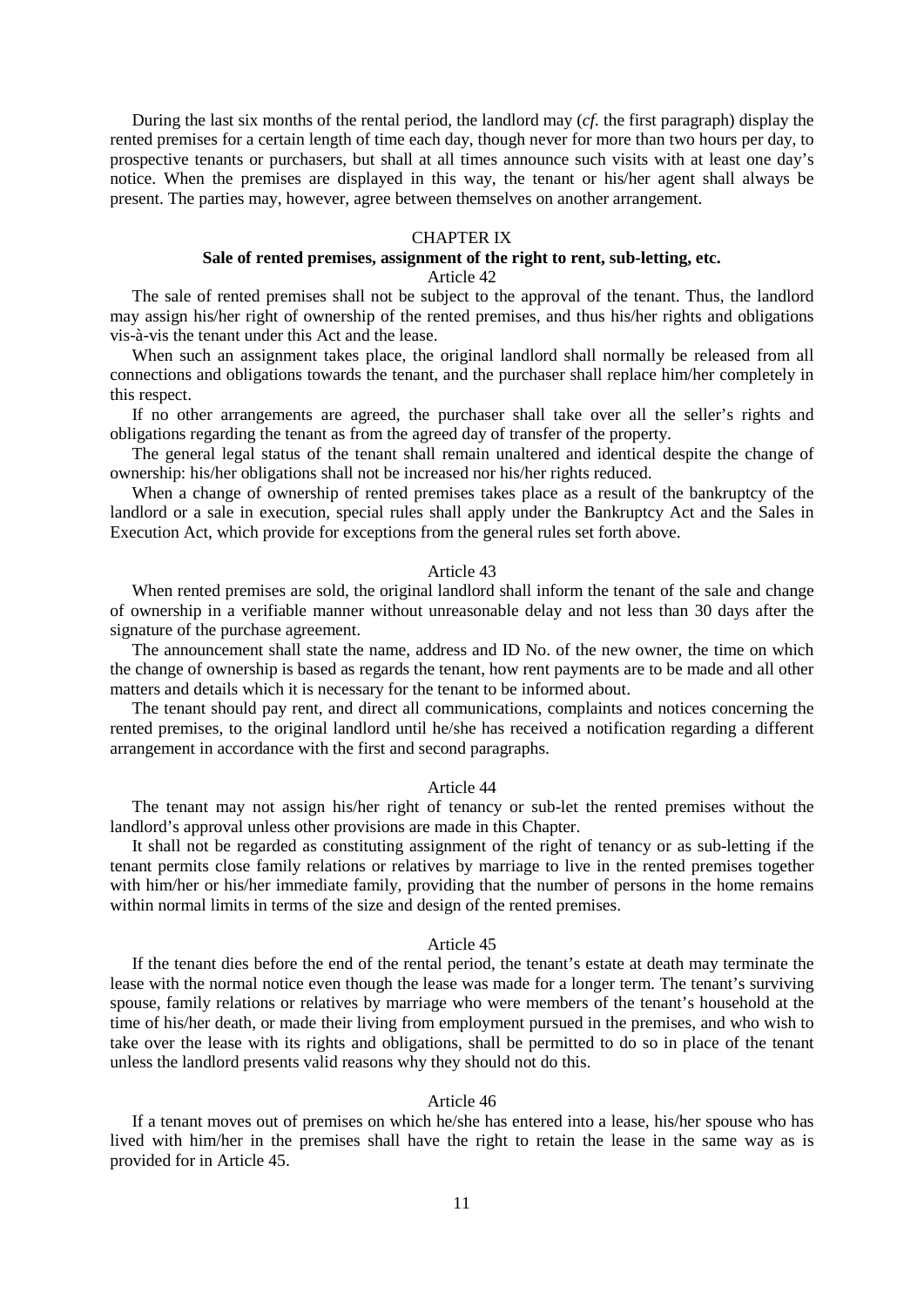#### Article 47

When a married couple have rented residential premises jointly and their marriage is dissolved, the entitlement to rent the premises shall be subject to the provisions of the Act in Respect of Marriage. The spouse who uses business premises to the greater extent due to his/her employment shall have

a priority right to the continuing rental of the premises, irrespective of which spouse signed the lease.

The landlord's right to terminate a lease due to a dissolution of marriage shall be subject to the final provision of Article 45, as appropriate.

#### Article 48

Neither spouse shall be able to waive in a legally binding manner the right guaranteed to the other under the provisions of this Chapter to take over the lease.

#### Article 49

If the tenant of business premises dies and his/her estate at death decides to sell the business operations that were pursued there, the landlord shall not be able to base the termination of the lease or a demand for an amendment to the substance of the lease specifically on these circumstances, providing that the sale value of such business operations depends on the continuing use of the leased premises and the fact that the same use will continue to be made of them. The same shall apply, as appropriate, if the reason for the sale of the business operations is the dissolution of the tenant's cohabitational relationship or marriage, or the tenant's bankruptcy.

#### Article 50

When the tenant is an employee of the landlord and has received residential premises for rent as a consequence of this employment, the lease shall expire without special notice if the tenant stops work at his/her own request or is lawfully dismissed from his/her job because of offences committed at work or because his/her period of employment, as agreed in advance, has expired.

#### CHAPTER X

## **Priority rights of the tenant.**

## Article 51

At the end of an agreed rental period, the tenant of residential premises shall have a priority right to rent the premises, providing that they are available for rent for at least one year.

The tenant's priority right to rent shall not apply:

- 1. In the case of a single person's room.
- 2. If the rented premises are in the same building as the landlord himself/herself lives in.
- 3. If the dwelling is rented with furniture, either fully-furnished or furnished to a substantial degree.
- 4. If the landlord takes the premises over for his/her own use.
- 5. If the landlord puts, or intends to put, the premises at the disposal of his/her relations in direct line of descent, adoptive children, foster-children, siblings, nephews or nieces or parents-inlaw.
- 6. If the landlord intends to sell the premises during the six months following the end of the rental period. If the sale is intended during this period, or during the six months following, the parties may, notwithstanding other provisions of this Act, agree on an end to the rental period with particular conditions and on evacuation when the premises are to be handed over to the new owner. If the new owner intends to continue to let the premises out, the tenant shall have a priority right to rent them, though with the same limitations that applies under the other items of this paragraph.
- 7. If substantial repairs, maintenance work or alterations are planned during the six months following the end of the rental period, which, in the opinion of [an inspector (*cf.* Chapter  $XIV$ ],<sup>1)</sup> would render the premises, unfit for habitation for at least two months.
- 8. If the tenant is an employee of the landlord and has been provided with the rented premises because of the job or in connection with it.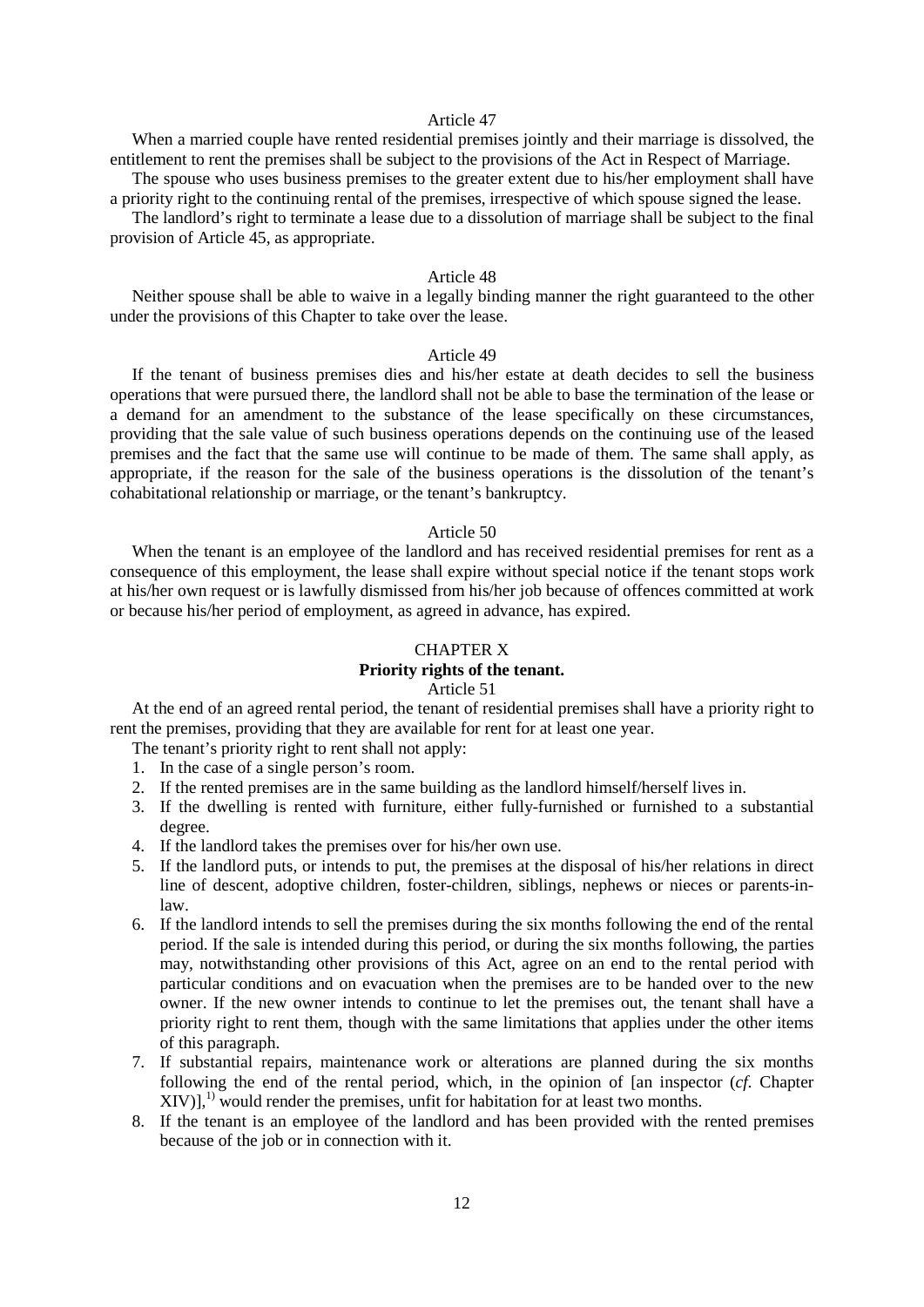9. If the tenant has, during the rental period, been guilty of non-performance or violation of the lease that may justify its rescission.

- 10. If the tenant has in some other way neglected his/her obligations or conducted himself/herself in such a way as to make it natural to suppose that the landlord does not wish to continue to rent him/her the premises, or if important reasons of another type argue against the tenant's having a priority right.
- 11. If a fair assessment of the interests of both parties and the overall circumstances argues against the tenant's having a priority right.
- [12.When the landlord is a legal person operating on a non-profit basis and the tenant no longer meets the landlord's legitimate and relevant conditions for the leasing of residential premises or fails to provide the necessary information to make it possible to verify whether he/she meets the conditions, providing that it is stated in the lease that the priority right is contingent on the aforementioned conditions. $]^{1)}$

*1) Act No. 63/2016, Article 27.*

#### Article 52

If the tenant wishes to exercise his/her priority right under the first paragraph of Article 51, he/she shall notify the landlord of this in writing by verifiable means at least three months before the expiry of the lease at the end of the notice period or the end of the rental period. Otherwise his/her priority right will lapse.

If the landlord considers that the tenant does not have a priority right due to the reasons stated in the second paragraph of Article 51, he/she shall, within 14 days of his/her receipt of the notification according to the first paragraph, give the tenant a reasoned account of his/her point of view, in writing, stating the reasons preventing the tenant from exercising his/her priority right. If he/she does not do this, he/she shall be regarded as having recognised the tenant's priority right, unless circumstances are such as to make such an announcement unnecessary, e.g. if reasons are stated clearly in the lease or the notice of termination which exclude the exercising of the priority right.

#### Article 53

When a lease is renewed under the provisions of Articles 51 and 52, the rent shall be normal and fair from the point of view of both parties. It is likely that the rent that applied previously will be fair, and it shall be up to the party who disagrees with this view to demonstrate the contrary. Other conditions set for the renewal of the lease shall also apply providing they are not unfair or contrary to good rental custom.

In other respects, the conditions of a renewed lease shall be the same as those of the original lease.

#### Article 54

If, e.g. by means of an agreement concluded purely as a simulated contract or by deception, the landlord intentionally takes over rented premises, or takes action that results in the tenant's losing his/her priority right, then he/she shall compensate the tenant for any demonstrable financial loss incurred.

The tenant shall submit a claim for compensation under the first paragraph in a verifiable manner within six months of the date on which he/she vacates the premises. Otherwise his/her right to compensation shall lapse, except where the landlord has employed deception.

#### CHAPTER XI

## **Expiry of the lease, termination, etc.**

#### Article 55

Either party to a lease that is for an indefinite period may terminate the lease. Notice of termination shall be stated in writing and sent in a verifiable manner.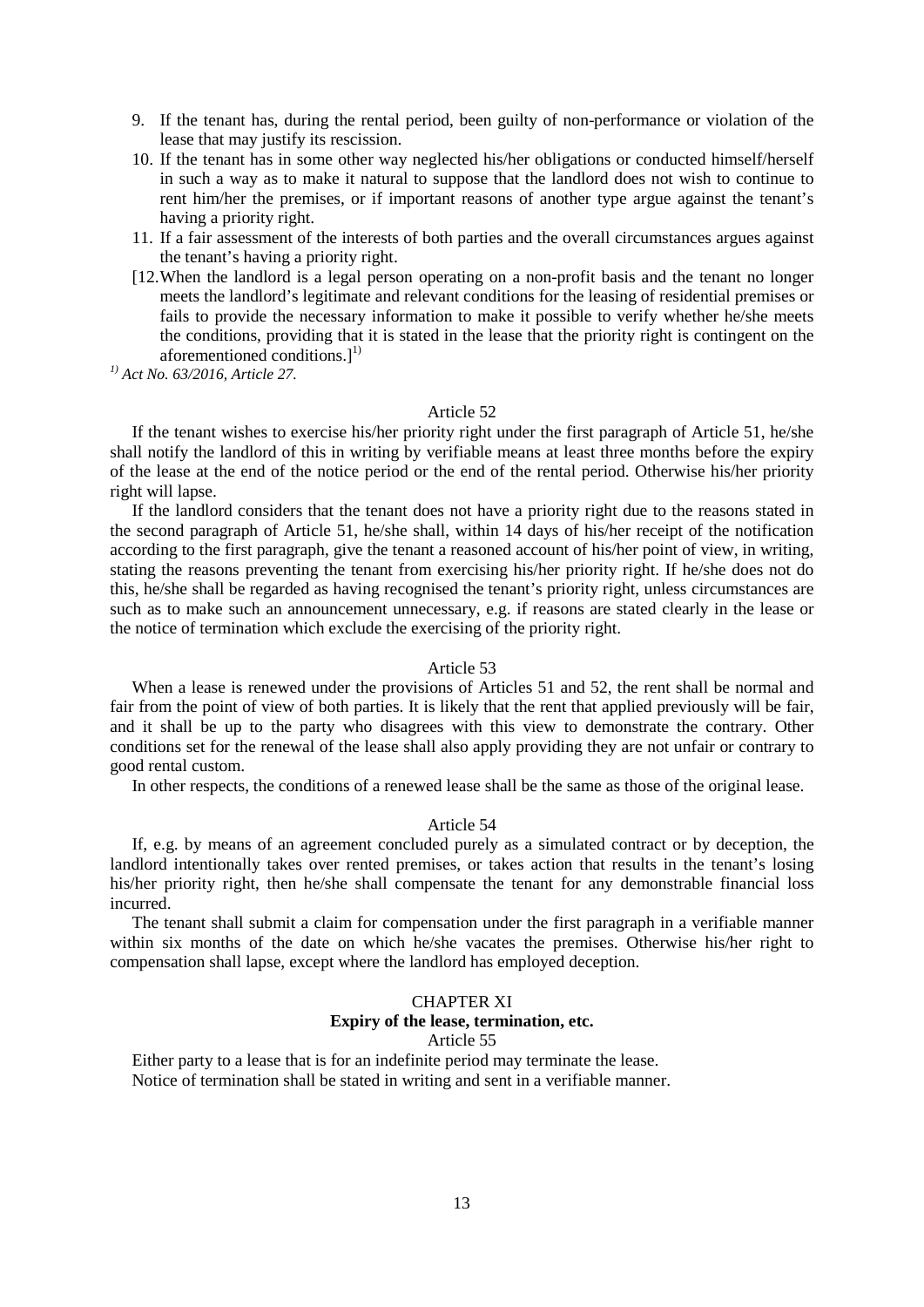#### Article 56

The notice period for termination of a lease that is for an indefinite period shall be:

- 1. [One month for both parties in the case of storage sheds and similar types of premises, irrespective of the purpose for which they are used.
- 2. Three months for both parties in the case of single rooms. $1^{1}$
- 3. Six months for both parties in the case of  $[dwellings]$ <sup>1)</sup>; by ["dwelling"]<sup>1)</sup> is meant any type of premises in which a family is able to have normal home facilities. [If the tenant has rented a dwelling for more than twelve months, the notice period given by the landlord for termination of the lease shall be twelve months when the landlord is a legal person which leases out the dwelling in question on a commercial basis.]<sup>1)</sup>
- $[4.1]$ <sup>1)</sup>Six months for both parties in the case of business premises for the first five years of the rental period, nine months for the next five years and then one year after a rental period of ten years.

[Without prejudice to item 3 of the first paragraph, a landlord which is a legal person operating on a non-profit basis may terminate a lease for an indefinite period with three months' notice when the tenant no longer meets the legitimate and relevant conditions set by the landlord for leasing the premises, these being stated in the lease, or fails to provide the information necessary to verify whether he/she meets the conditions. Such terminations shall be made in writing, stating the reason for the termination. $l^{1}$ 

*1) Act No. 63/2016, Article 28.*

#### Article 57

The notice period shall be regarded as beginning on the first day of the month following that in which the notice of termination is sent. The tenant shall have completed the evacuation and clearing up of the rented premises by 13.00 hours on the day following the end of the notice period.

Where the length of the notice period under Article 56 depends on the length of the rental period, this shall be the time up to the date when the notice of termination is sent.

#### Article 58

A lease made for a definite period shall expire on the agreed date without special notice of termination or announcement by the parties.

A lease made for a definite period may not be dissolved by termination during the agreed rental period. It may, however, be agreed that such a lease may be terminated due to special grounds, events or circumstances [which are not listed in this Act, in which case they shall then] 1) be stated in the lease. [The mutual notice period for termination shall be at least three months. In addition, a landlord which is a legal person that is operated on a non-profit basis may terminate a lease made for a definite period with three months' notice when the tenant no longer meets the legitimate and relevant conditions set by the landlord for leasing the premises, these being stated in the lease, or fails to provide the information necessary to verify whether he/she meets the conditions. Such terminations shall be made in writing, stating the reason for the termination.]<sup>1)</sup>

*1) Act No. 63/2016, Article 29.*

#### Article 59

[If eight weeks elapse since the termination of a lease made for an indefinite period or according to the provisions of a lease for a definite period, and the tenant continues to utilise the leased premises and honour the terms of the lease, the lease shall be extended indefinitely providing that the landlord did not call upon the tenant to vacate the premises after termination of the lease.] $^{1)}$ *1) Act No. 63/2016, Article 30.*

#### CHAPTER XII

## **Rescission of the lease.**

#### Article 60

The tenant may revoke the lease in the following cases:

1. If the landlord does not rectify deficiencies in the rented premises in accordance with Article 17.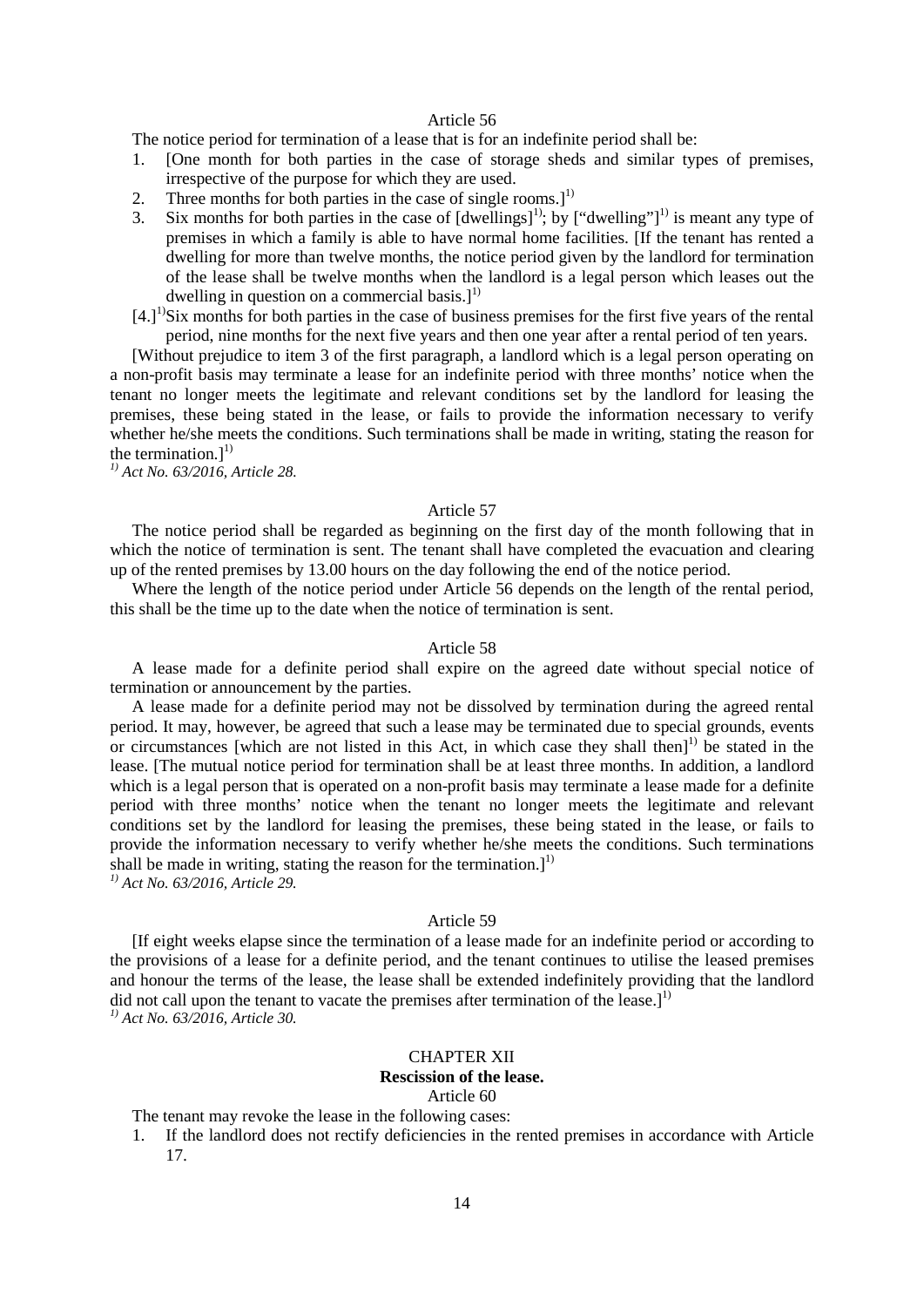- 2. If there is a substantial delay in the handing over of the premises. If the landlord is responsible for such a delay, the tenant shall also be entitled to compensation.
- 3. If, for reasons that cannot be attributed to the tenant, the quality of the premises deteriorates during the rental period to such an extent that they can no longer be used for the intended purpose or are regarded as posing a health hazard in the opinion of the health authorities.
- 4. [If the landlord fails to rectify deficiencies in the premises leased as provided for under Article  $20.1^{1}$
- 5. If the tenant's right is substantially abridged as a result of legislation or other public instructions or because it is at variance with other restrictions that rest on the property. The landlord shall also be liable to compensate for direct loss sustained by the tenant as a result of such abridgement if he/she knew of the abridgement, or could have been expected to know of it, when the lease was made and neglected to bring it to the tenant's attention.
- 6. If the tenant's normal use or domestic peace is substantially disrupted by disturbances or inconvenience arising from substantial or repeated violations, by other persons who are entitled to make use of the same building, of the rules of conduct or local rules, providing that the landlord has neglected his/her obligation under the fourth paragraph of  $[Article 30]$ <sup>1)</sup> in spite of the tenants [written]<sup>1)</sup> requisition, or the circumstances are in other respects such that it is fair and natural that the tenant should be able to revoke the lease. Such circumstances may depend, for example, on the nature of the violations and disturbance, and also on whether further violations and disturbances are foreseeable and likely.
- 7. If the landlord repeatedly or substantially violates the tenant's right to have the agreed undiminished control and use of the rented premises, e.g. by obstructing or restricting utilisation or by entering or occupying the rented premises without authorisation, or if the landlord is guilty of a punishable offence against the tenant or his/her family.
- 8. If the landlord fails to honour other obligations under the lease or this Act in such a substantial or deceitful manner as to make rescission by the tenant natural or necessary.

[Announcements of revocation under items 1–8 of the first paragraph shall be made in writing and contain the reason for the revocation.

The landlord's and the tenant's rights and obligations under the lease shall lapse as from the date of revocation and the tenant shall vacate the leased premises immediately unless the parties agree otherwise, in which case the landlord shall be entitled to receive payments of rent for the time which elapses from the revocation until the tenant has vacated the leased premises according to the agreement.] $^{1)}$ 

If the tenant does not exercise his/her right of rescission under the first paragraph within [eight weeks]<sup>1)</sup> of his/her becoming aware of the non-performance by the landlord, or if the landlord has fully rectified whatever was found to be deficient, the tenant's right of rescission shall lapse.

The tenant's right to claim compensation from the landlord following rescission shall be subject to the general rules of the law of claims and obligations.

*1) Act No. 63/2016, Article 31.*

#### Article 61

The landlord shall be entitled to revoke the lease in the following circumstances:

- 1. If the tenant does not pay the rent or his/her contribution to the shared expenses under Chapter V on the correct due date and does not respond within seven days to a written demand by the landlord for payment, providing that the demand was sent after the due date and that the landlord stated in it his/her intention to exercise his/her right of rescission.
- 2. If the tenant is to pay part or all of the rent in the form of labour and grossly neglects this obligation or displays gross incompetence in his/her work.
- 3. [If the tenant uses the premises, the common parts (if the premises are in a multi-owner building) or the lot in a manner other than that provided for in this Act or in the lease and otherwise permitted in law and does not desist from misusing them in this way despite a written demand by the landlord.]<sup>1)</sup>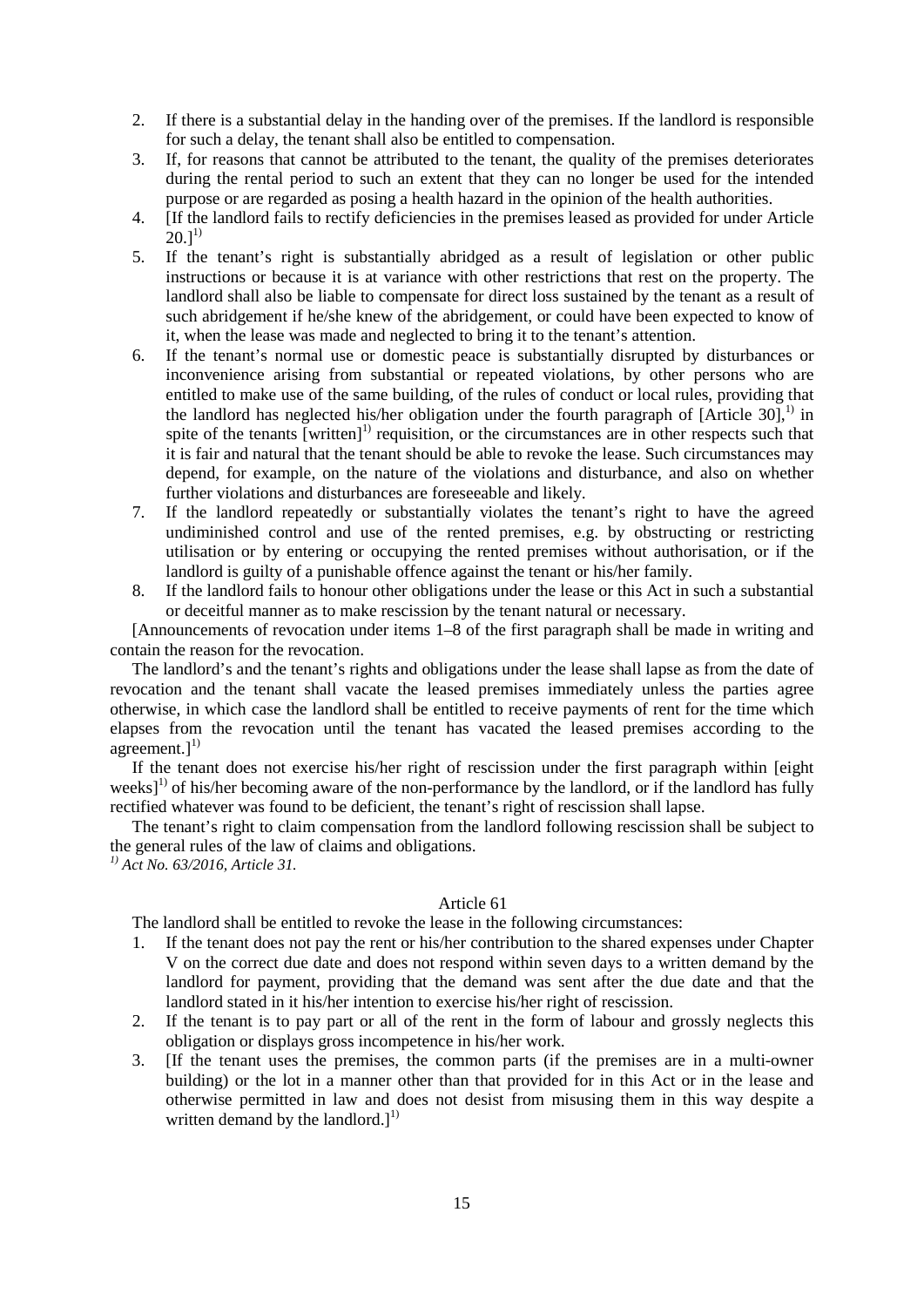- 4. If the tenant assigns his/her right of tenancy or misuses his/her right to sub-let the premises according to Chapter IX, or if the sub-tenant is guilty of any conduct of the type that entitles the landlord to revoke the lease with the original tenant.
- 5. If, without valid reasons, the tenant denies the landlord, or other persons, access to the rented premises in violation of Article 18.
- 6. If the tenant vacates the premises before the end of the rental period without having taken the necessary measures to look after them and protect them.
- 7. If the quality of the premises deteriorates while they are in the care of the tenant due to bad treatment and carelessness on the part of persons for whom the tenant is responsible and he/she does not respond immediately to a [written]<sup>1)</sup> demand by the landlord to rectify the situation, (*cf.* Article 18).
- 8. If, despite  $[written]^1$  demands from the landlord, the tenant neglects his/her duty to ensure that good order is maintained in the rented premises and that they are treated well (*cf.* Article 30), or is guilty of acts of personal malice against the landlord or his/her family.
- 9. If, notwithstanding  $[written]^1$  complaints by the landlord, the tenant of  $[business\ premises]^1$ neglects his/her duty to maintain normal activities and traditional operations (*cf.* Article 31).
- 10. If the tenant neglects his/her obligations under the lease or this Act in ways other than those listed above in such a gross manner as to make it natural or necessary that he/she should be made to vacate the premises.
- [11. If the landlord has set legitimate and relevant conditions for the leasing of the premises as provided for in Article 3 a, these being stated in the lease, and the tenant has submitted incorrect or misleading information with the result that he/she has wrongly been considered as meeting the conditions for allocation of leased premises.]<sup>1)</sup>

[Announcements of revocation under items 1–11 of the first paragraph shall be made in writing and contain the reason for the revocation.

The landlord's and the tenant's rights and obligations under the lease shall lapse as from the date of revocation and the tenant shall vacate the leased premises immediately unless the parties agree otherwise, in which case the landlord shall be entitled to receive payments of rent for the time which elapses from the revocation until the tenant has vacated the leased premises according to the agreement. $]^{1)}$ 

If the landlord does not exercise his/her right of rescission under the first paragraph within [eight weeks $1^{(1)}$  of becoming aware of non-performance on the part of the tenant, or if the tenant completely remedies the situation, the landlord's right of rescission shall then lapse. This shall not apply, however, when the tenant has failed in a deceitful manner to perform his/her obligations or when the grounds for rescission are failure to pay the rent at the right time (*cf.* item 1 of the first paragraph). *1) Act No. 63/2016, Article 32.*

#### Article 62

If the lease is revoked for any of the reasons listed in Article 61, the tenant shall compensate the landlord for the damages resulting directly from his/her non-performance. If the lease was for a definite period, the tenant shall also pay compensation equivalent to rent until the end of the rental period, or alternatively until the time when he/she should have vacated the premises according to the notice of termination.

However, the landlord shall immediately take the necessary measures to let the premises out as soon as possible in return for suitable rent, and the rent income he/she receives, or should receive, in this manner shall set off the rent compensation under the first paragraph.

#### CHAPTER XIII **Return of the rented premises.** Article 63

At the end of the rental period, the tenant shall return the premises to the landlord, together with their fixtures, in the same condition as when he/she took them over. The tenant shall be liable, without limit, for all deterioration in the condition of the premises or damage to them to the extent that such cannot be considered the natural consequence of the normal or agreed utilisation of the premises, or to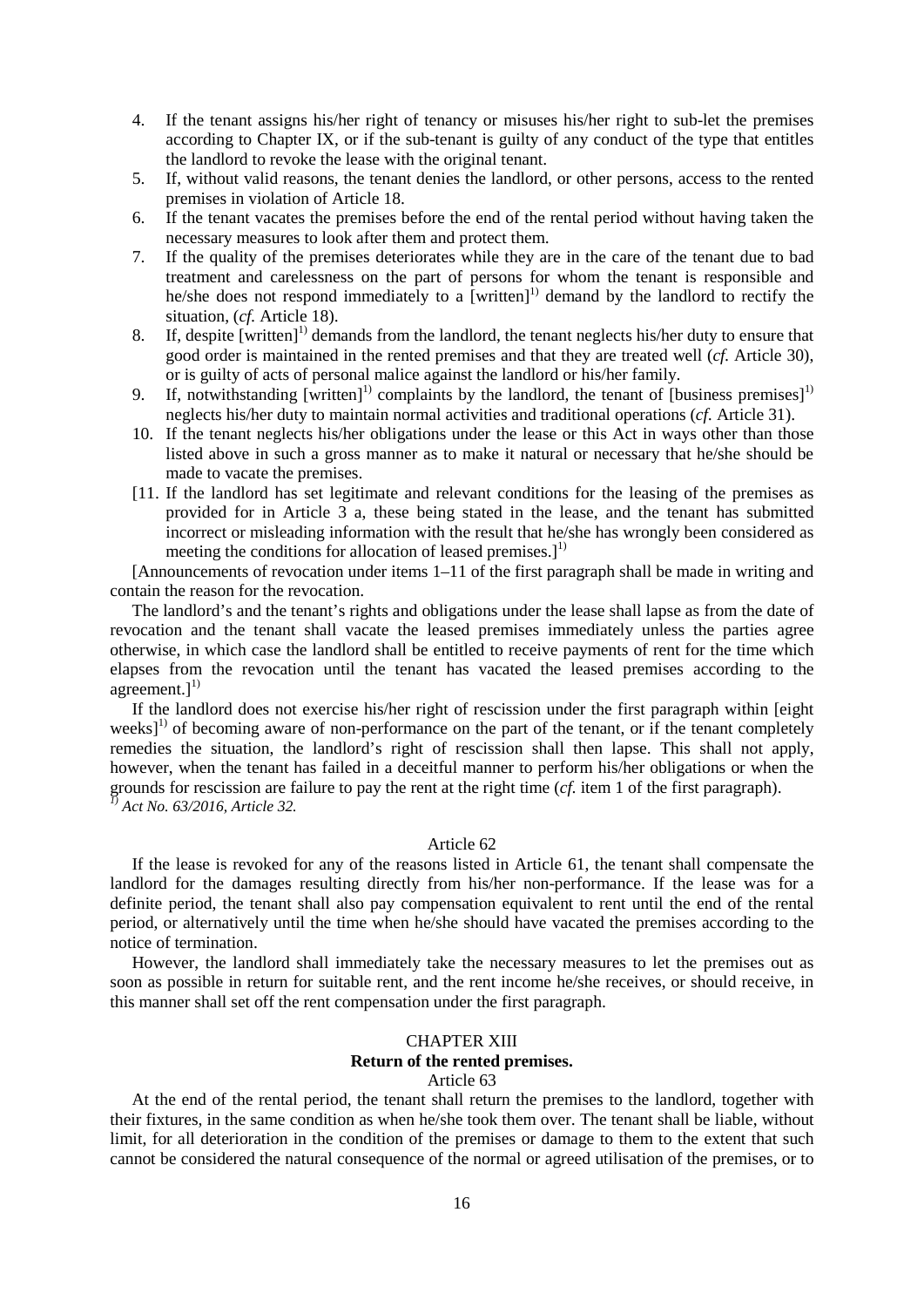the extent that it results from circumstances or events in which the tenant was demonstrably not involved.

#### Article 64

The landlord shall present his/her demand for compensation from the tenant in writing, or reserve the right to do so, within  $[four weeks]<sup>1</sup>$  of the date on which the premises are returned to him/her.

If the damage or deterioration was not evident when the premises were returned to the landlord, then it shall also be described in the same way within  $[four weeks]$ <sup>1)</sup> of its being noticed.

If this time limit is not observed, the landlord's right to compensation shall lapse except where the tenant has acted deceitfully.

*1) Act No. 63/2016, Article 33.*

#### Article 65

If the landlord and tenant do not agree on a compensation sum to cover damage to the rented premises, [an inspector (*cf.* Chapter XIV],<sup>1)</sup> shall assess the damage. Either party shall nevertheless have the right to demand an assessment of the compensation amount by court-appointed assessors within [eight weeks]<sup>1)</sup> of their being informed of [the inspector's]<sup>1)</sup> assessment. *1) Act No. 63/2016, Article 34.*

#### Article 66

[The agreement between tenant and landlord provided for in the first paragraph of Article 28 shall apply regarding alterations or improvements to the leased premises at the time that they are returned. If the tenant has not made an agreement under the first paragraph of Article 28 with the landlord regarding alterations or improvements to the leased premises or their fixtures and furnishings then the landlord shall acquire such improvements at the end of the lease period unless he/she chooses, then or prior to that time, to demand that the tenant restore the items leased to their original condition.

The tenant may remove permanent fixtures and other similar fixtures pertaining to the premises, the cost of which he/she has borne, when what is involved does not constitute alterations or improvements to the leased premises or their fixtures and furnishings under the first paragraph of Article 28, providing that the tenant returns the leased premises to their original condition.]<sup>1)</sup> *1) Act No. 63/2016, Article 35.*

#### Article 67

If the tenant has changed locks in the premises, he/she shall be obliged to hand over to the landlord all the keys to the locks without any special consideration.

#### Article 68

Before vacating the premises, the tenant shall give the landlord an address to which any communications and announcements that the landlord have to deliver to him/her, including announcements under Article 64, may and shall be sent.

#### CHAPTER XIV

#### **Inspection of rented premises.**

#### Article 69

[The tenant and the landlord, or their agents, shall make an inspection of the condition of the leased premises before they are handed over to the tenant and at the end of the lease period. An impartial inspector shall see to this inspection if either party so requests, in which case the cost of the inspection shall be divided equally between them.

If an inspection by an inspector of the condition of the leased premises is requested in circumstances other than those provided for under the first paragraph, the party requesting the inspection shall pay the cost of the inspection. Nevertheless, the tenant and the landlord may at all times agree on another division of the cost of the inspection.

The tenant and the landlord shall agree on an inspector.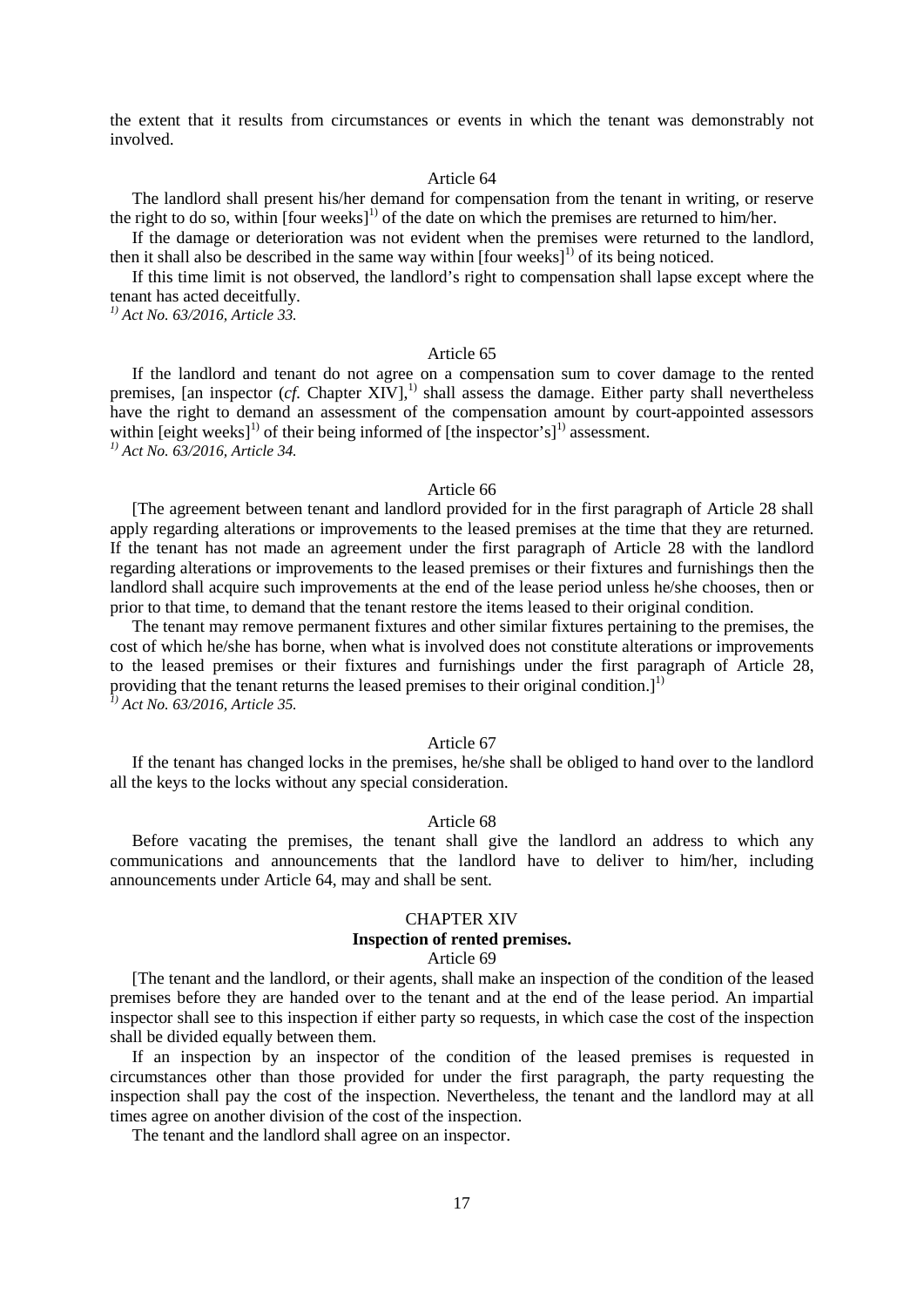In the event of a dispute between the parties over the application of this Article, it may be referred to the Housing Complaints Committee.]<sup>1</sup>

The person who makes the inspection shall perform his/her inspection duties with diligence, at all times preserving complete impartiality towards both parties. He/she shall also be treated as confidential all information regarding persons' private lives and circumstances of which he/she may become aware in the course of his/her work.

[The second, third, fourth and fifth paragraphs shall also apply to other tasks which the inspector is expected to carry out under this  $Act.]<sup>1</sup>$ 

*1) Act No. 63/2016, Article 36.*

#### Article 70

…1) *1) Act No. 63/2016, Article 37.*

…1)

Article 71

[Inspections by an inspector under the first or second paragraphs of Article 69 shall be carried out by the inspector on whom the tenant and the landlord have agreed under the third paragraph of Article  $69$ ]<sup>1)</sup> in the presence of the landlord and the tenant or their agents. The most detailed possible description of the rented premises shall be recorded in a special inspection report,  $\ldots$ <sup>1)</sup> and the tenant [or the landlord]<sup>1)</sup> shall be able to state his/her criticisms immediately and request that matters at fault be rectified.

The inspection report shall state the property reference number of the rented premises, list all fixtures and state the date of the lease and the names of the parties to the lease.

*1) Act No. 63/2016, Article 38.*

#### Article 72

Inspection reports shall be prepared in triplicate and signed by the parties to the lease and [the inspector according to the third paragraph of Article  $69$ <sup> $1$ </sup>, and each of these persons shall retain one copy. The inspection report shall be used as a foundation if disagreement arises regarding the liability of the tenant to pay compensation when he/she returns the premises to the landlord. …1)

*1) Act No. 63/2016, Article 39.*

## CHAPTER XV **Rental agencies.**

Article 73

Only those who have received a special license from  $[the$  Minister $]$ <sup>1)</sup> may operate agencies covering rented premises under this Act, with the aim of arranging leases or handling sub-letting or exchanges of rented premises. The professional designation of a person who operates a rental agency shall be "rental agent".

 $[The <sup>1</sup>]$  shall issue licences to rental agents, who shall pay licence fees to the Treasury under the Treasury Additional Revenues Act. Licences shall be issued for five years at a time. *1) Act No. 162/2010, Article 14.* 

#### Article 74

Any person who meets the following conditions may receive a licence from [the Minister]<sup>1)</sup> to operate a rental agency (*cf.* the first paragraph of Article 73):

 $1. \dots^{2}$ 

- 2. Is legally competent and has the right to manage his/her own financial affairs.
- 3. Can demonstrate that he/she has a good knowledge of the legislation on rent and other relevant legislation, and has the necessary bookkeeping skills according to the provisions of regulations set by [the Minister]<sup>1)</sup>.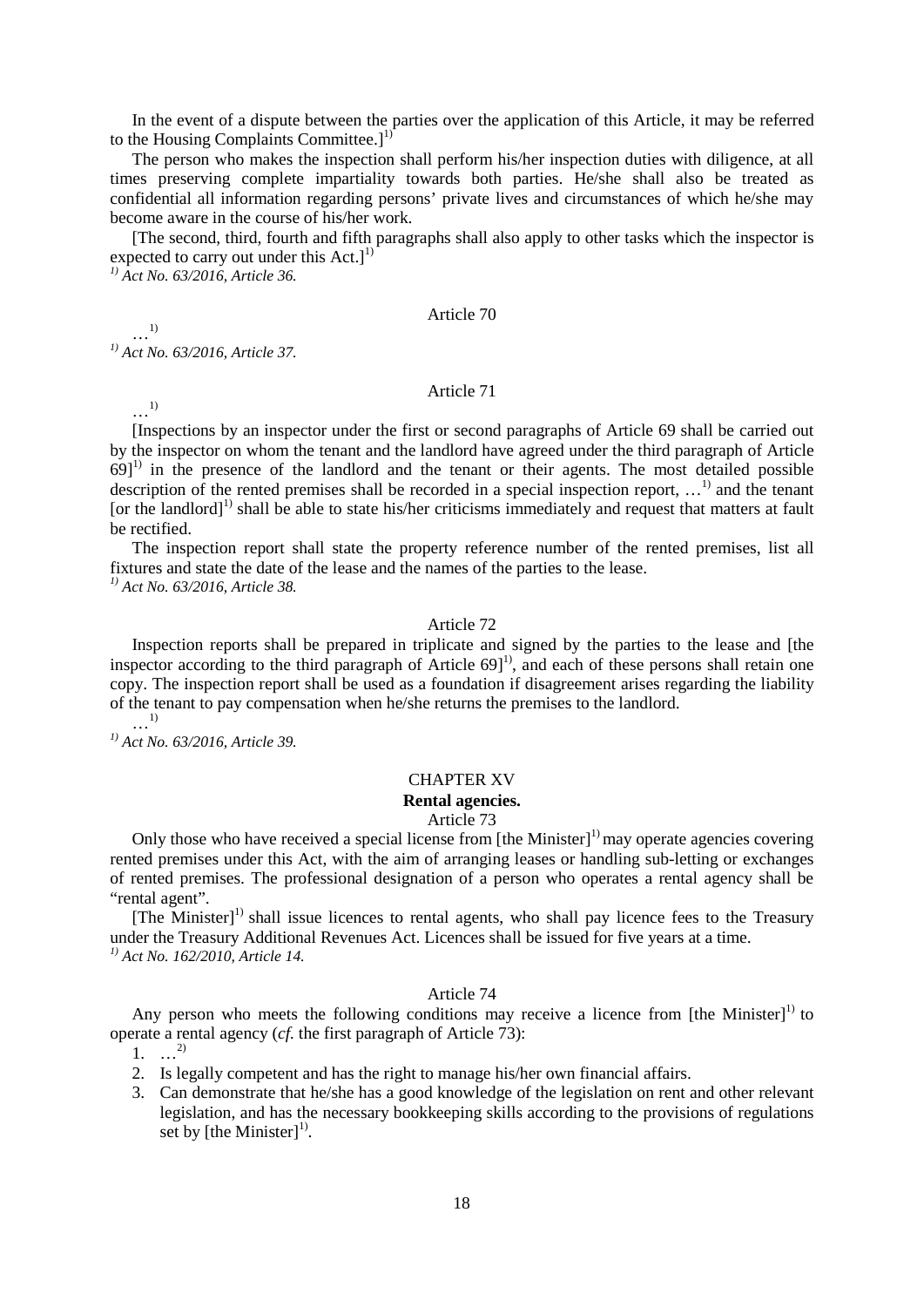4. Puts up security, as determined by  $[the$  Minister $]$ <sup>1)</sup> in regulations, for the payment of costs and damages that the parties to leases may incur due to him/her.

A person may be denied this licence if the second paragraph of Article 68 of the Criminal Code applies to him/her.

Announcements of the granting of licences to persons to operate as rental agents shall be published in the Official Gazette. Announcements of the withdrawal of licences (*cf.* Article 81), shall be published in the same way.

*1) Act No. 162/2010, Article 14. 2) Act No. 77/2011, Article 11.* 

#### Article 75

Landlords' or house-owners' associations, tenants' associations, local authorities and societies or institutions may operate rental agencies in normal connection with their other activities, provided that the rental agency is under the direction of a rental agent licensed under Article 74.

#### Article 76

A rental agent shall have an office where he/she runs his/her business.

Rental agents shall be responsible for ensuring that leases are made in accordance with this Act. They shall be obliged to inform the parties of the rights and obligations they undertake by signing a lease, and also of the general legal effects of the lease, to the extent that there is reason to do so.

Rental agents shall at all times exercise care when drawing up leases and ensure that they contain all important information.

A rental agent may not become a party to a lease, which he/she has been entrusted with arranging.

#### Article 77

Rental agents shall be entitled to a fee from the landlord for arranging a lease. This fee shall be fair in terms of the work done by the agent and the interests involved.

Rental agents may not collect fees from tenants for arranging and drawing up leases. A rental agent may, however, demand a reasonable fee or charge for costs from the tenant in cases involving special services provided for the tenant. This shall be agreed in advance.

#### Article 78

Rental agents may undertake the collection and receipt of rent, supervision of the way premises are treated and the execution of maintenance work, the division of operating costs, the safekeeping of deposits and such other work in connection with the implementation of the lease as the parties, jointly or separately, may entrust them with on their behalf.

Authorisation entrusting a rental agent to carry out such functions shall be in writing and witnessed, and both parties to the lease shall receive a copy of it.

Consideration to the rental agent for carrying out these functions shall be fair and in proportion to the effort it costs him/her.

#### Article 79

Rental agents may not divulge anything they find out about in the course of their work concerning the personal circumstances of their customers, or matters that they entrust him/her with in confidence.

### Article 80

Rental agents shall be obliged to keep books in accordance with the Bookkeeping Act.

Rental agents shall keep a register of the premises that they are entrusted with renting out, and shall keep copies of all leases that they make.

[Rental agents shall be obliged to furnish the Ministry with all information necessary for it to be able to carry out supervision in accordance with Article  $81.]^{1}$ 

[Rental agents shall, before 15 October each year, send the Minister confirmation of their being in possession of satisfactory insurance in accordance with item 4 of the first paragraph of Article 74.]<sup>1)</sup> *1) Act No. 63/2016, Article 40.*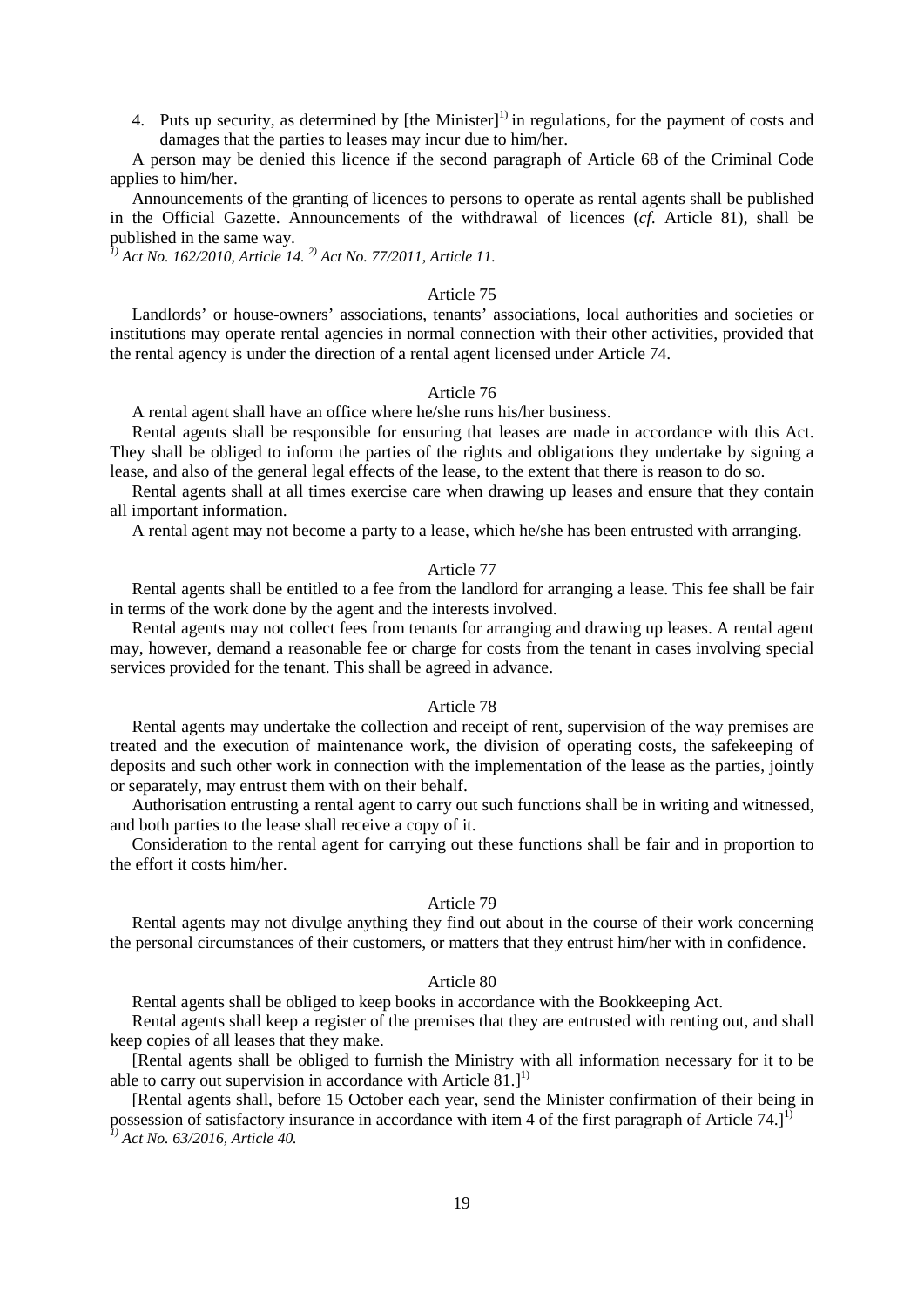#### Article 81

[The Minister shall monitor to ensure that rental agents meet the legal requirements for licences to operate agencies offering rental accommodation. If a rental agency no longer meets any one of the conditions set for the issue of a licence, the Minister may revoke his/her licence, either temporarily or for the remainder of the licence period. A rental agent whose licence is revoked shall cease rental agency operations. The relevant police commissioner shall be obliged to assist in stopping the operations and, if necessary, sealing the premises of the rental agency. $]^{1}$ *1) Act No. 63/2016, Article 41.*

Article 82

[The Minister]<sup>1)</sup> shall issue regulations<sup>2)</sup> containing further provisions on rental agencies, including the conditions for granting them rental agents' licences ...<sup>1)</sup>. <sup>1)</sup> *Act No. 162/2010, Article 14, <sup>2)</sup> Regulations No. 675/1994. <sup>3)</sup> <i>Act No. 63/2016, Article 42.* 

#### CHAPTER XVI

#### **Housing committees.**

Article 83

Where local authorities' housing committees are [appointed by the local authorities under Article 13 of the Housing Act, No. 44/1998],<sup>1)</sup> they shall monitor renting affairs under this Act and gather information about those affairs in their respective local authorities' areas to the extent that they are able. They are also obliged to provide guidance to those parties to leases who so request regarding their disputes and attempt to resolve such disputes.

*1) Act No. 66/2010, Article 5.*

# CHAPTER XVII

[**The Housing Complaints Committee.**] 1)

*1) Act No. 66/2010, Article 3.*

Article 84

[The Minister shall appoint three representatives to the Housing Complaints Committee for terms of three years at a time in accordance with nominations by the Supreme Court of Iceland. Two of them shall be lawyers and one shall have expert knowledge in the field of building construction. One of the lawyers shall be the chairman of the committee and shall meet the eligibility requirements for being appointed to the position of a district court judge. Alternates shall be appointed in the same way. The committee may summon experts to provide advice and assistance if it deems this necessary.

Expenses arising from the functions of the committee shall be paid by the State Treasury.]<sup>1)</sup> *1) Act No. 63/2016, Article 43.*

#### Article 85

[If a dispute arises between the parties to a lease regarding its contents and/or its application, they may, individually or jointly, seek the assistance of the Housing Complaints Committee, which shall deliver a ruling in writing at the first opportunity, normally within two months of its receipt of the request.

Requests submitted to the complaints committee shall be made in writing, stating clearly the matter in dispute, the party's demands and the reasoning on which they are based.

The complaints committee shall give the opposite party an opportunity to express his/her views and state his/her demands. The party shall be granted a suitable amount of time for this purpose. Furthermore, the complaints committee may call for all necessary information and evidence regarding the matter if this is necessary.

The complaints committee shall normally deal with the matter in writing, though it shall be able to summon the parties to the dispute, or their agents, to a meeting. In other respects, processing of the matter before the committee shall be in accordance with the provisions of the Administrative Procedure Act and further rules issued by the Minister after receiving proposals from the committee.

Rulings by the complaints committee shall be binding for the parties and no appeal may be made against them to a higher authority. The parties may refer a ruling by the complaints committee to the